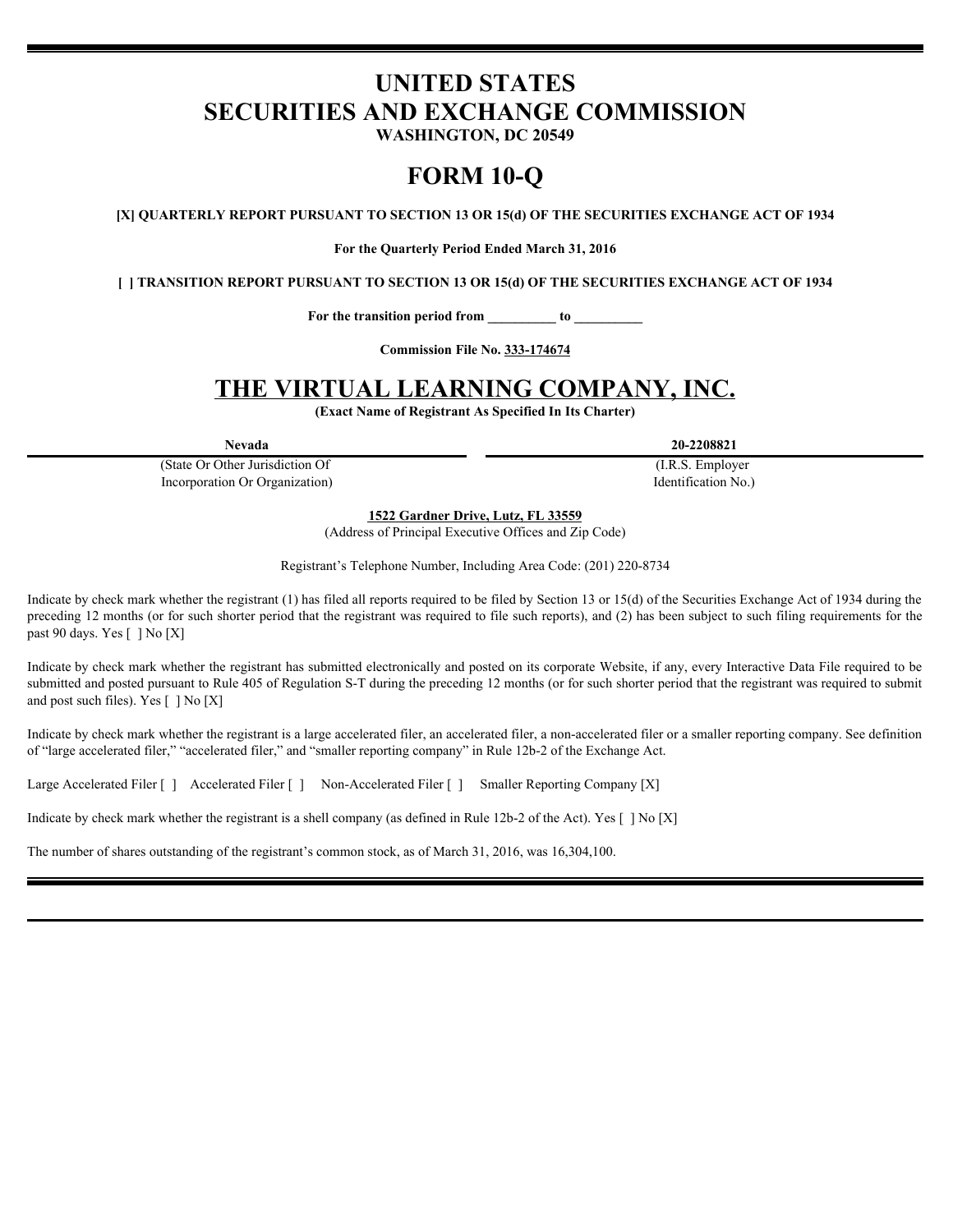# **THE VIRTUAL LEARNING COMPANY, INC.**

# **TABLE OF CONTENTS**

| <b>PART I. FINANCIAL INFORMATION</b>                                                          | 3 <sup>1</sup> |
|-----------------------------------------------------------------------------------------------|----------------|
| <b>ITEM 1. FINANCIAL STATEMENTS</b>                                                           | $\overline{3}$ |
| <b>Balance Sheets</b>                                                                         | 3 <sup>7</sup> |
| <b>Statements of Operations and Comprehensive Income (Loss)</b>                               | 4 <sup>1</sup> |
| <b>Statements of Cash Flows</b>                                                               | 5 <sup>5</sup> |
| <b>Notes to Financial Statements</b>                                                          | 6 <sup>1</sup> |
| ITEM 2. MANAGEMENT'S DISCUSSION AND ANALYSIS OF FINANCIAL CONDITION AND RESULTS OF OPERATIONS | 16             |
| ITEM 3. QUANTITATIVE AND QUALITATIVE DISCLOSURES ABOUT MARKET RISKS                           | 21             |
| <b>ITEM 4. CONTROLS AND PROCEDURES</b>                                                        | 21             |
| <b>PART II. OTHER INFORMATION</b>                                                             | 21             |
| <b>ITEM 1. LEGAL PROCEEDINGS</b>                                                              | 21             |
| ITEM 2. UNREGISTERED SALES OF EQUITY SECURITIES AND USE OF PROCEEDS                           | 21             |
| ITEM 3. DEFAULTS UPON SENIOR SECURITIES AND CONVERTIBLE NOTES                                 | 21             |
| ITEM 4. SUBMISSION OF MATTERS TO A VOTE OF SECURITY HOLDERS                                   | 22             |
| <b>ITEM 5. OTHER INFORMATION</b>                                                              | 22             |
| <b>ITEM 6. EXHIBITS</b>                                                                       | 22             |
| <b>SIGNATURES</b>                                                                             | 23             |
| 2                                                                                             |                |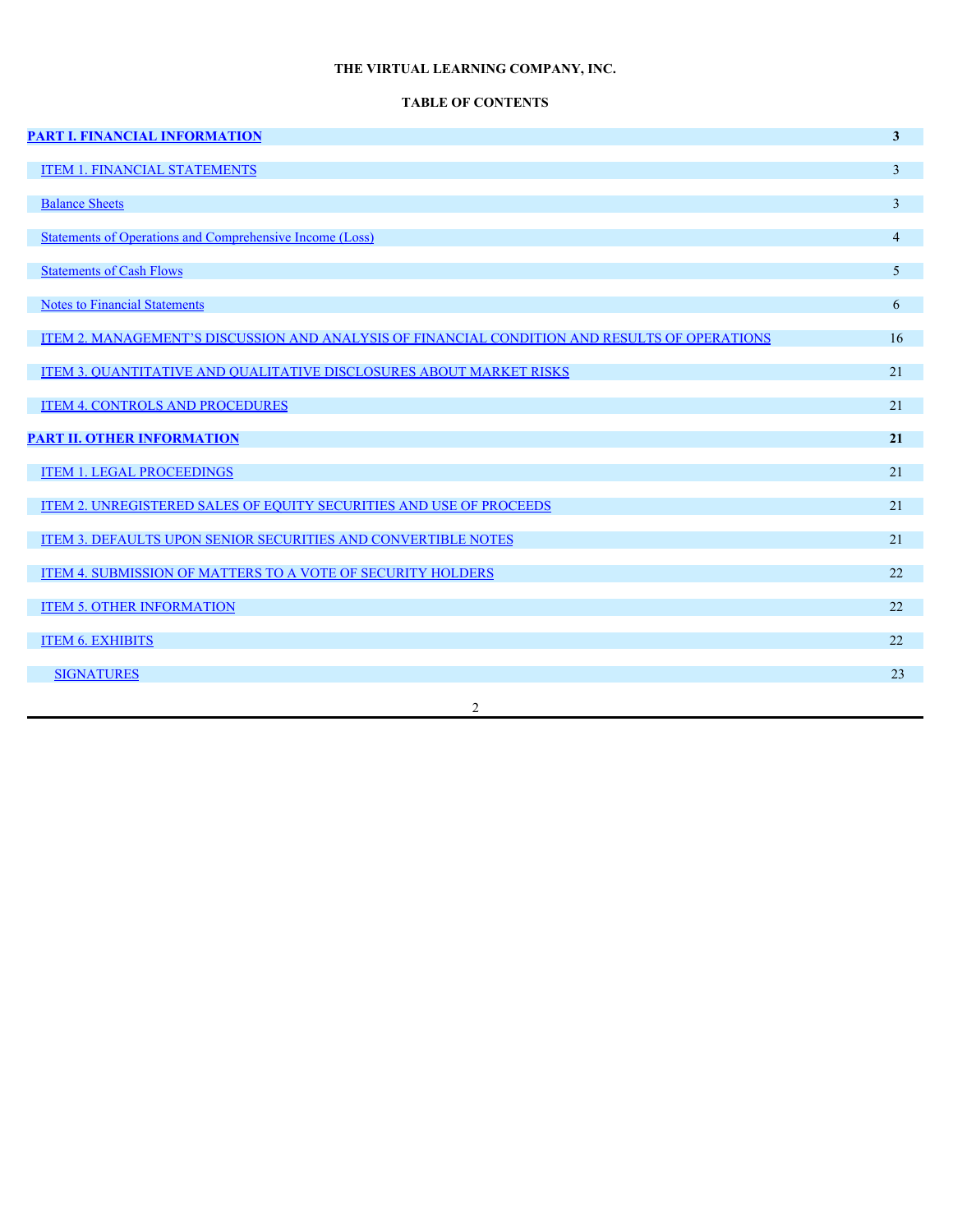# **PART 1 - FINANCIAL INFORMATION**

# <span id="page-2-1"></span><span id="page-2-0"></span>**ITEM 1. Financial Statements.**

# THE VIRTUAL LEARNING COMPANY, INC.

# **BALANCE SHEETS**

<span id="page-2-2"></span>

|                                                                                          | March 31, 2016<br>Unaudited |             | December 31, 2015 |             |  |
|------------------------------------------------------------------------------------------|-----------------------------|-------------|-------------------|-------------|--|
| <b>ASSETS</b>                                                                            |                             |             |                   |             |  |
| <b>CURRENT ASSETS</b>                                                                    |                             |             |                   |             |  |
| Cash and cash equivalents                                                                | $\mathbb{S}$                | 923         | <sup>\$</sup>     | 2,298       |  |
| <b>OTHER ASSETS</b>                                                                      |                             |             |                   |             |  |
| Capitalized curriculum development costs                                                 |                             | 43,634      |                   | 51,334      |  |
| Total assets                                                                             |                             | 44,557      | S                 | 53,632      |  |
|                                                                                          |                             |             |                   |             |  |
| LIABILITIES AND STOCKHOLDERS' DEFICIENCY                                                 |                             |             |                   |             |  |
| <b>CURRENT LIABILITIES</b>                                                               |                             |             |                   |             |  |
| Accounts payable and accrued expenses                                                    | $\mathbb{S}$                | 18,199      | $\mathbb{S}$      | 15,500      |  |
| Convertible Notes Payable, net of unamortized debt discounts of \$1,666 and \$4,166,     |                             |             |                   |             |  |
| respectively, and accrued interest                                                       |                             | 58,080      |                   | 53,706      |  |
| Corporate State taxes payable                                                            |                             | 640         |                   | 640         |  |
| Officer loan payable                                                                     |                             | 11,526      |                   | 14,525      |  |
| Total current liabilities                                                                |                             | 88,445      |                   | 84,371      |  |
| STOCKHOLDERS' DEFICIENCY                                                                 |                             |             |                   |             |  |
| Preferred stock; 5,000,000 shares authorized, \$.001 par value, as of March 31, 2016 and |                             |             |                   |             |  |
| December 31, 2015, there are no shares outstanding                                       |                             |             |                   |             |  |
| Common stock; 70,000,000 shares authorized, \$.001 par value, as of March 31, 2016 and   |                             |             |                   |             |  |
| December 31, 2015, there are 16,304,300 shares outstanding                               |                             | 16,304      |                   | 16,304      |  |
| Additional paid-in capital                                                               |                             | 1,305,513   |                   | 1,305,513   |  |
| Accumulated deficit                                                                      |                             | (1,365,705) |                   | (1,352,556) |  |
| Net stockholders' deficiency                                                             |                             | (43,888)    |                   | (30, 739)   |  |
| Total liabilities and stockholders' deficiency                                           |                             | 44,557      | S                 | 53,632      |  |
|                                                                                          |                             |             |                   |             |  |
| 3                                                                                        |                             |             |                   |             |  |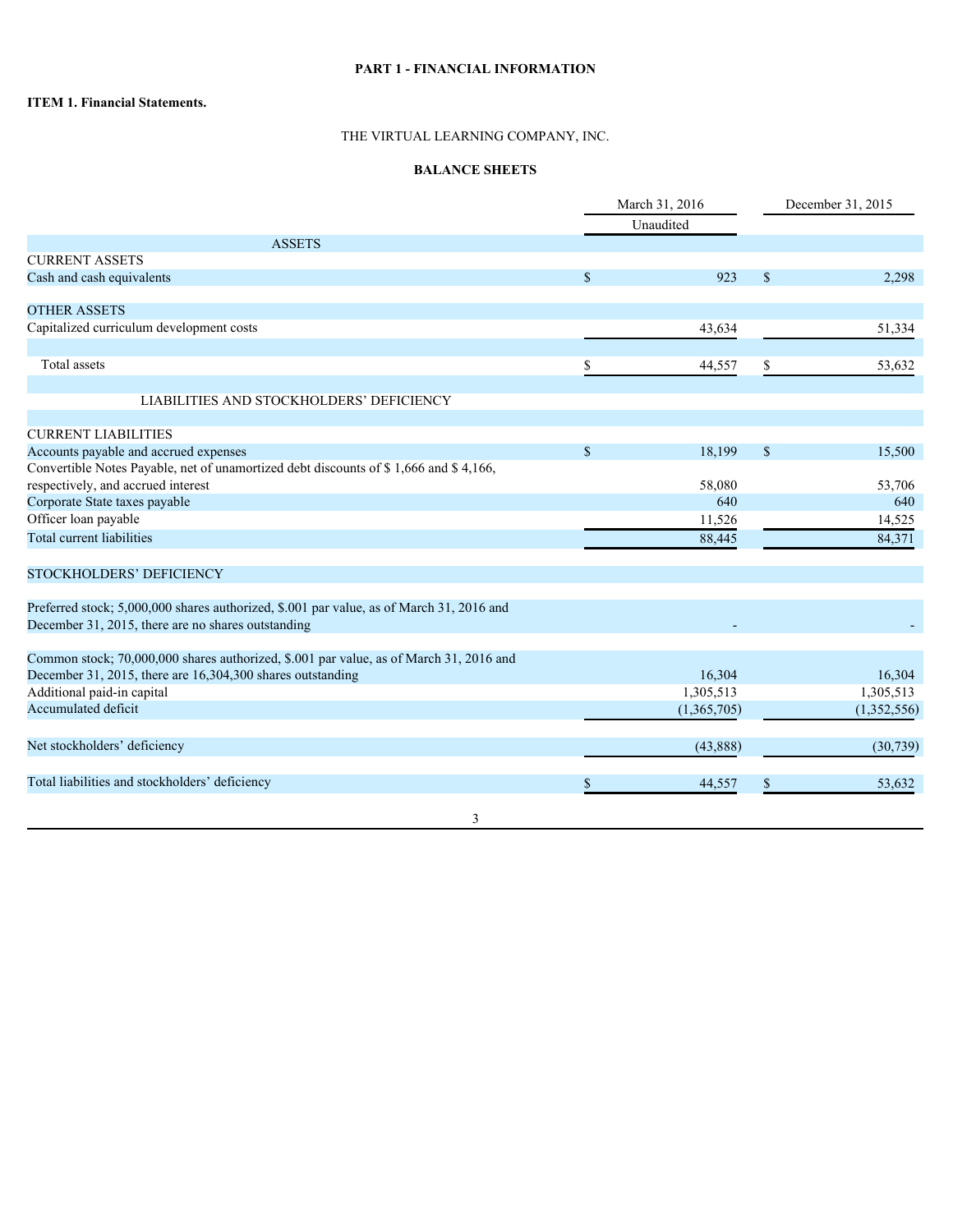# THE VIRTUAL LEARNING COMPANY, INC.

# **STATEMENTS OF OPERATIONS Unaudited**

<span id="page-3-0"></span>

|                                             |              | Three months ended<br>March 31, 2016 | Three months ended<br>March 31, 2015 |           |
|---------------------------------------------|--------------|--------------------------------------|--------------------------------------|-----------|
| Revenue                                     | $\mathbb{S}$ | 2,567                                | $\mathbb{S}$                         | 40        |
| <b>Operating Expenses</b>                   |              |                                      |                                      |           |
| Selling, general and administrative         |              | 3,641                                |                                      | 24,885    |
| Issuance of common stock for legal services |              |                                      |                                      | 40,000    |
| Depreciation and amortization               |              | 7,700                                |                                      | 8,200     |
| Total operating expenses                    |              | 11,341                               |                                      | 73,085    |
| Loss from operations                        |              | (8, 774)                             |                                      | (73, 045) |
| Other deductions:                           |              |                                      |                                      |           |
| Amortization of debt discounts              |              | 2,500                                |                                      | 13,233    |
| Interest expense                            |              | 1,875                                |                                      | 1,500     |
| Total other deductions                      |              | 4,375                                |                                      | 14,733    |
| Net loss                                    |              | (13, 149)                            | <b>S</b>                             | (87, 778) |
| Basic and diluted loss per common share     | $\mathbf{S}$ | (.00)                                | $\mathbf{s}$                         | (.01)     |
| Weighted average shares outstanding         |              | 16,304,300                           | 16,102,100                           |           |
|                                             |              |                                      |                                      |           |

*The accompanying notes are an integral part of these financial statement*

4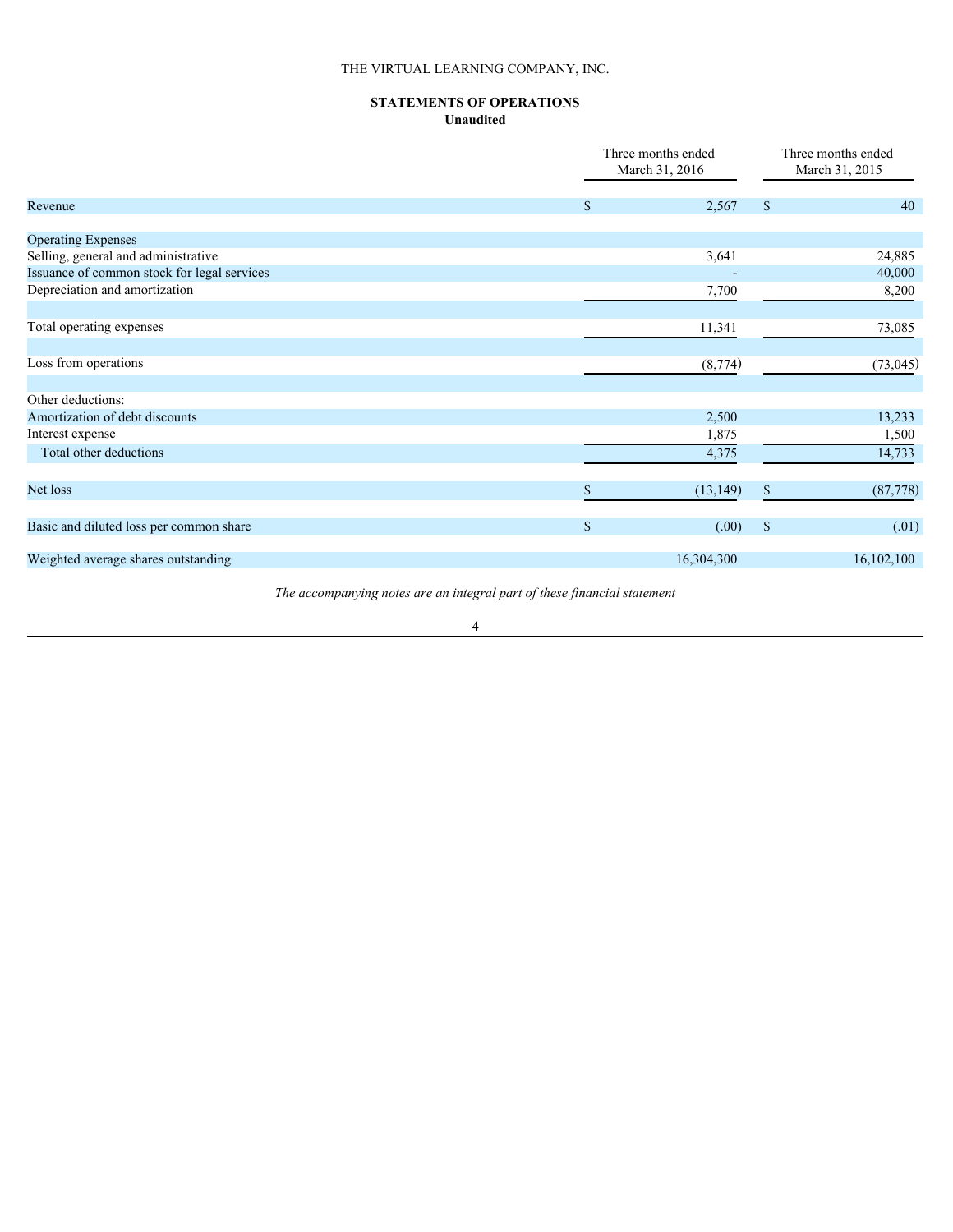# THE VIRTUAL LEARNING COMPANY, INC.

# **STATEMENTS OF CASH FLOWS Unaudited**

<span id="page-4-0"></span>

|                                                                             |    | For the<br>Three months ended<br>March 31, 2016 |               | For the<br>Three months ended<br>March 31, 2015 |
|-----------------------------------------------------------------------------|----|-------------------------------------------------|---------------|-------------------------------------------------|
| <b>OPERATING ACTIVITIES</b>                                                 |    |                                                 |               |                                                 |
| Net loss                                                                    | S  | (13, 149)                                       | <sup>\$</sup> | (87, 778)                                       |
| Adjustments to reconcile net loss to net cash used in operating activities: |    |                                                 |               |                                                 |
| Depreciation and amortization                                               |    | 7,700                                           |               | 8,200                                           |
| Amortization of debt discounts                                              |    | 2,500                                           |               | 13,233                                          |
| Issuance of common stock for legal services                                 |    |                                                 |               | 40,000                                          |
| Changes in operating assets and liabilities:                                |    |                                                 |               |                                                 |
| Accounts payable and accrued expenses                                       |    | 4,573                                           |               | 18,000                                          |
| Net cash provided (used) in operating activities                            |    | 1,624                                           |               | (8, 345)                                        |
| <b>INVESTING ACTIVITIES</b>                                                 |    |                                                 |               |                                                 |
| Property and equipment                                                      |    |                                                 |               |                                                 |
| <b>FINANCING ACTIVITIES</b>                                                 |    |                                                 |               |                                                 |
| Proceeds from officer loan payable                                          |    |                                                 |               | 6,486                                           |
| Repayments of officer loan payable                                          |    | (2,999)                                         |               | (7,158)                                         |
| Net cash (used) by financing activities                                     |    | (2,999)                                         |               | (672)                                           |
| NET (DECREASE) IN CASH                                                      |    | (1,375)                                         |               | (9,017)                                         |
| CASH BALANCE, BEGINNING OF PERIOD                                           |    | 2,298                                           |               | 26,773                                          |
| CASH BALANCE, END OF PERIOD                                                 |    | 923                                             |               | 17,756                                          |
| Supplemental Disclosures of Cash Flow Information:                          |    |                                                 |               |                                                 |
| Interest expense                                                            | \$ |                                                 | S             | $\sim$                                          |
| Income taxes                                                                |    |                                                 | $\mathbf S$   |                                                 |
|                                                                             |    |                                                 |               |                                                 |

*The accompanying notes are an integral part of these financial statements*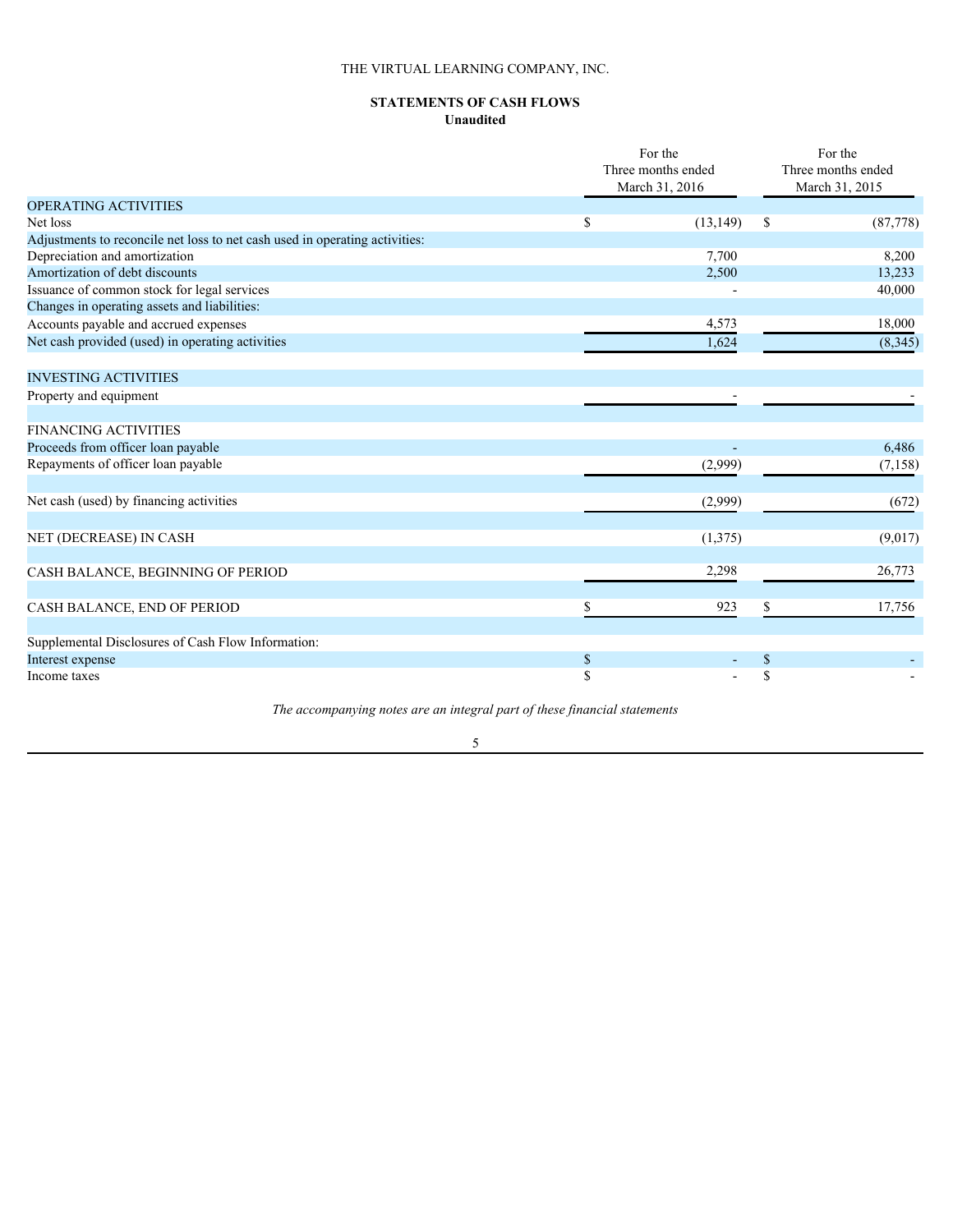### **THE VIRTUAL LEARNING COMPANY, INC. NOTES TO THE FINANCIAL STATEMENTS For the three months ended March 31, 2016 and 2015 Unaudited**

#### <span id="page-5-0"></span>**Note 1 - Significant Accounting Policies and Basis of Presentation**

#### **Basis of Presentation**

The accompanying unaudited financial statements have been prepared in accordance with accounting principles generally accepted in the United States of America and the rules and regulations of the United States Securities and Exchange Commission for interim financial information and with the instructions to Form 10-Q and Article 8 of Regulation S-X. Accordingly, they may not include all the information and footnotes necessary for a comprehensive presentation of financial position, results of operations or cash flows. It is management's opinion, however, that all material adjustments (consisting of normal recurring adjustments) have been made which are necessary for a fair financial statement presentation. VIRE VIRTUAL LEARNING COMPANY, INC.<br>
For the three months ends Marks of Presentation<br>
Unnumlied<br>
Hash of Presentation<br>
Hash of Presentation<br>
Hash of Presentation<br>
Hash of Presentation<br>
Hash of Presentation<br>
Hash of Present The Control Accounting Policies and Basis of Presentation<br>
Basis of Presentation<br>
The accompany products of the United States forecritics and The accordance with accounting principles generally accepted in the chinesed<br>
an

The unaudited interim financial statements should be read in conjunction with the Company's Annual Report filed on Form 10-K for the year ended December 31, 2015, which contains the audited financial statements and notes thereto, together with Management's Discussion and Analysis of Financial Condition and Results of Operations, for the year ended December 31, 2015.

### Nature of Operations

The Virtual Learning Company, Inc. ("Virtual Learning") was incorporated on January 6, 2009 as a Nevada corporation with 75,000,000 shares of capital stock authorized, of which 70,000,000 shares are common shares (\$.001 par value), and 5,000,000 shares are preferred shares (\$.001 par value).

practice, assessments, and productivity tools that improve the performance of educators and students via proprietary web-based platforms at www.mathisbasic.com , www.scienceisbasic.com and www.readingisbasic.com.

Virtual Learning is also a producer of a series of practice workbooks published on CD, DVD formatted disc and USB Drives and in the ePub format which has been sold through Barnes and Noble's Nook and Amazon's Kindle commencing in 2012.

#### **Basis of Presentation/Going Concern**

contemplate continuation of Virtual Learning as a going concern.

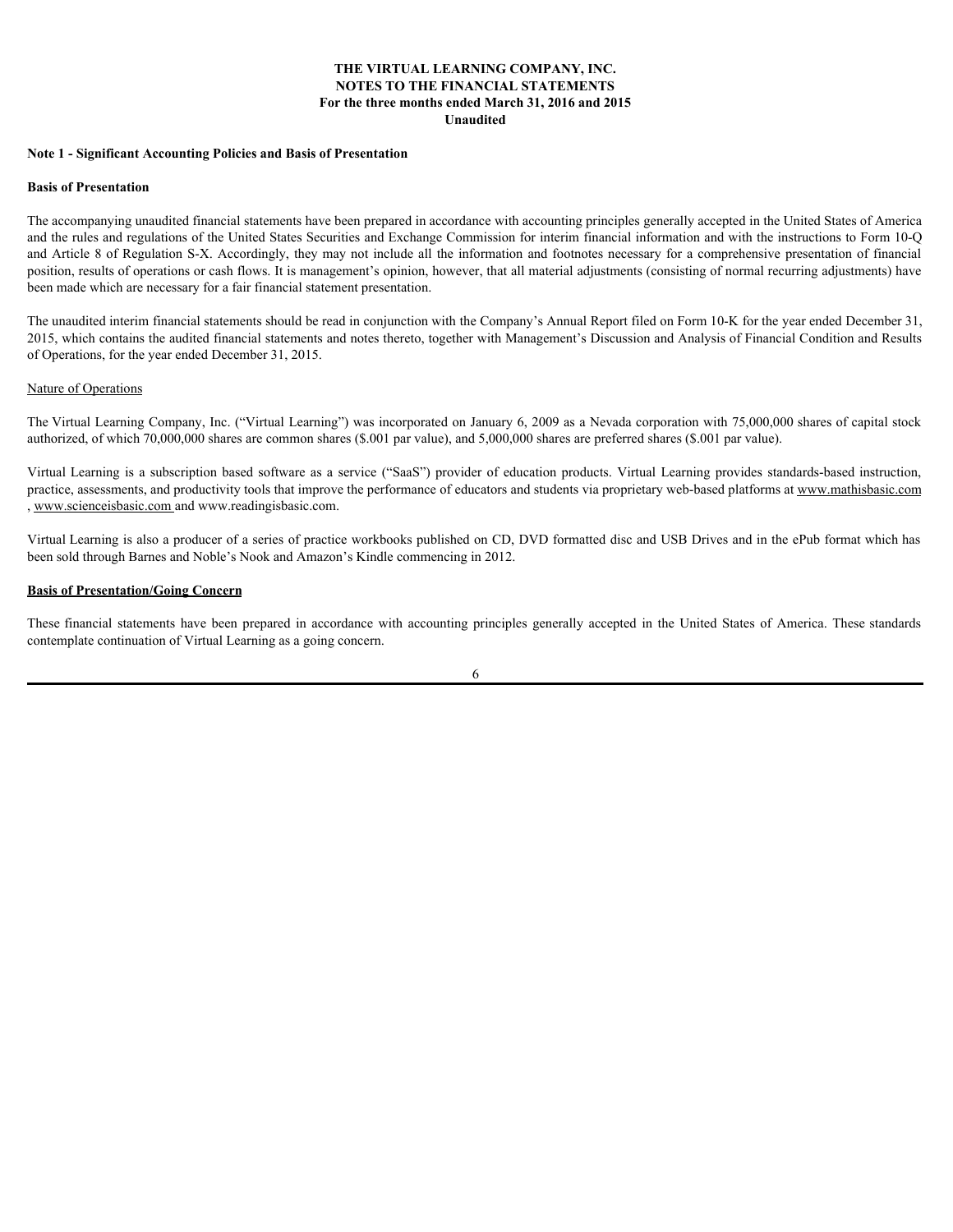As of March 31, 2016, Virtual Learning had \$923 cash and negative working capital of \$87.522. For the three months ended March 31, 2016 and 2015, Virtual Learning had revenues of \$2,567 and \$40, respectively, and sustained net losses of \$13,149 and \$87,778, respectively. These factors raise substantial doubt about Virtual Learning's ability to continue as a going concern. Virtual Learning has also unamortized capitalized stock-based and contributed curriculum development costs of \$43,634 as of March 31, 2016. The recovery of these asset costs and continuation of future operations are dependent upon Virtual Learning's ability to As of March 31, 2016, Virtual Learning had \$923 cash and negative working capital of \$87.522. For the three months ended March 31, 2016 and 2015, Virtual Virtual Learning had revenues of \$2,567 and \$40, respectively, and s financing to fund future operations. As of March 31, 2016, Virtual Learning had \$923 cash and negative working capital of \$87,522. For the three months ended March 31, 2016 and 2015, Virtual Learning had revenues of \$2,567 and \$40, respectively, and sustained As of March 31, 2016, Virtual Learning had \$923 cash and negative working capital of \$87.522. For the three months ended March 31, 2016 and 2015, Virtual<br>Learning had revenues of \$2.567 and \$40, respectively, and sustained As of March 31, 2016, Virtual Learning had \$923 cash and negative working capital of \$87.522. For the three months ended March 31, 2016 and 2015, Virtual Learning had revenues of \$2.567 and 440, respectively, and sustaine As of March 31, 2016, Virtual Learning bad 8923 eash and negative working capital of \$87.522. For the three months ended March 31, 2016 and 2015, Virtual Learning had revenues of \$2.567 and \$40, respectively, and sustained As of Much 31, 2016, Virtual Learning bad \$923 cash and negative working capital of \$57.522. For the first months check and 2015, Virtual Learning had the amount of S2.567 and 346, respectively, and state and controlled a As of March 31, 2016, Virtual I carning had 5923 cash and negative working capital of 587.522. For the three needby The case of Alixed 2015, Virtual Learning's and Holy, respectively, and standard alice and SHOR Continues

marketing of its products, and the need to obtain adequate additional capital necessary to fund future operations.

include any adjustments relating to the recoverability of recorded asset amounts that might be necessary from an unfavorable resolution of this uncertainty.

### **Property and Equipment**

Property and equipment is presented at stated value upon contribution or at the cost of acquisition. Depreciation is provided using the straight-line method over an estimated useful life of five years. Repairs and maintenance costs are expensed as incurred, and renewals and betterments are capitalized.

#### **Use of Estimates**

The preparation of financial statements in conformity with accounting principles .generally accepted in the United States of America requires management to make materially from these estimates.

uncollectible accounts receivable, the need for recognition of an impairment allowance for capitalized curriculum development costs, useful lives of intangible assets and property and equipment, deemed value of common stock for the purpose of determining stock-based compensation, and income taxes, among others. Management bases its estimates on historical experience and on various other assumptions that are believed to be reasonable, the results of which form the basis for making judgments about the carrying values of assets and liabilities.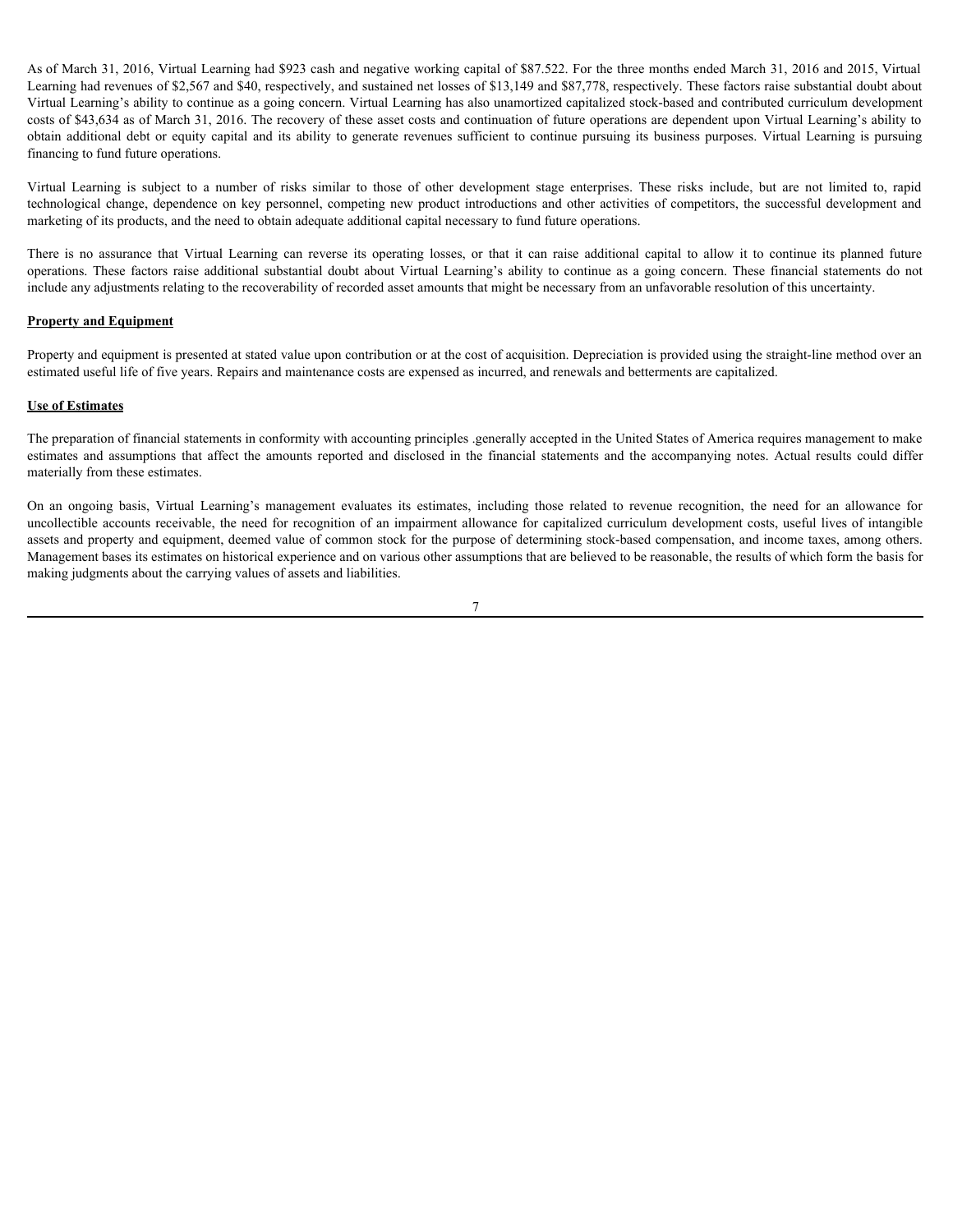Virtual Learning's management (board of directors) determines the value assigned to shares of common stock in the absence of a public market for these shares.

### **Fair Value of Financial Instruments**

participants on the measurement date. In determining fair value, GAAP establishes a three-level hierarchy used in measuring fair value, as follows:

● Level 1 inputs are quoted prices available for identical assets and liabilities in active markets.

Virtual Learning's management (board of directors) determines the value assigned to shares of common stock in the absence of a public market for these shares.<br> **Fair Value of Financial Instruments**<br>
Fair value is defined a ● Level 2 inputs are observable for the asset or liability, either directly or indirectly, including quoted prices for similar assets and liabilities in active markets or other inputs that are observable or can be corroborated by observable market data.

● Level 3 inputs are less observable and reflect our own assumptions.

Our financial instruments consist of cash and cash equivalents, accounts payable and accrued expenses and convertible notes payable and accrued interest. The carrying amount of cash and cash equivalents and accounts payable and accrued expenses approximates fair value because of their short maturities. The carrying value of the convertible notes payable and accrued interest approximates fair value based on the value of comparable financial instruments with similar terms. We may adjust the carrying amount of certain nonfinancial assets to fair value on a non-recurring basis when they are impaired. No such adjustments were made for the three months ended March 31, 2016 and 2015.

#### **Capitalized Curriculum Development Costs**

Virtual Learning internally develops curriculum, which is primarily provided as web content and accessed via the Internet. Virtual Learning also creates textbooks and other offline materials.

Virtual Learning capitalizes curriculum development costs incurred during the application development stage in accordance with accounting principles generally accepted in the United States of America. These principles provide guidance for the treatment of costs associated with computer software development and defines those costs to be capitalized and those to be expensed. Costs that qualify for capitalization are external direct costs, payroll, and payroll-related expenses. Costs related to general and administrative functions are not capitalized and are expensed as incurred. Virtual Learning capitalizes curriculum development costs when the projects under development reach technological feasibility. Many of our new courses are leveraged off proven delivery platforms and are primarily content, which has no technological hurdles. As a result, a significant portion of our courseware development costs qualify for capitalization due to the concentration of our development efforts on the content of the courseware.

Technological feasibility is established when we have completed all planning, designing, coding, and testing activities necessary to establish that a course can be produced to meet its design specifications. Capitalization ends when a course is available for general release to our customers, at which time amortization of the capitalized costs begins. The period of time over which these development costs will be amortized is generally five years. This is consistent with the capitalization period used by others in our industry and corresponds with our product development lifecycle.

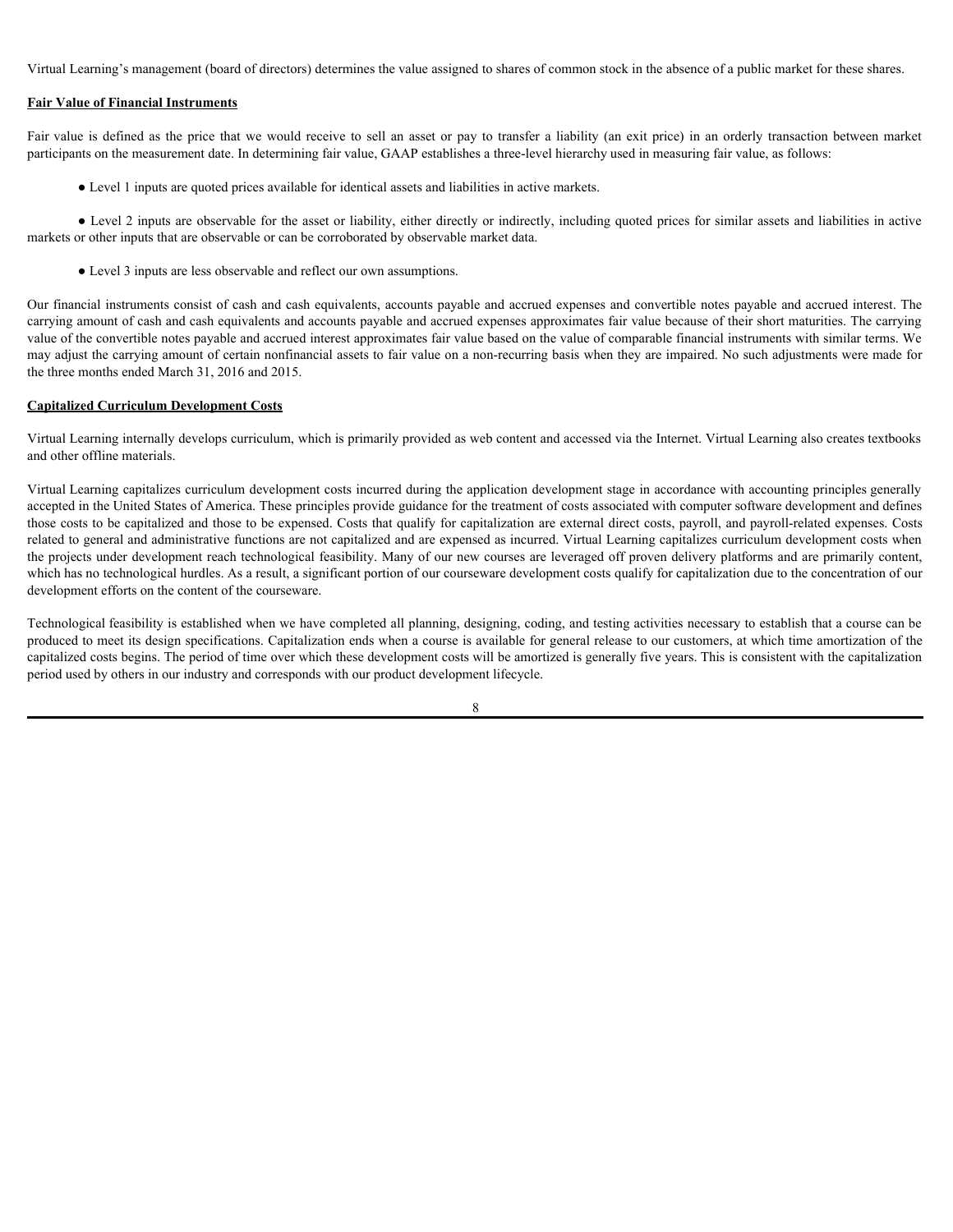## **Cash and Cash Equivalents**

All liquid investments with stated maturities of three months or less from date of purchase are classified as cash equivalents; all liquid investments with stated maturities of greater than three months are classified as short-term investments.

## **Revenue Recognition**

Revenue is recognized when all of the following conditions are satisfied: there is persuasive evidence of an arrangement, the customer has access to full use of the product, the collection of the fees is reasonably assured, and the amount of the fees to be paid by the customer is fixed or determinable.

persuasive evidence of an arrangement, the customer has access to full use of the product, the collection of the fees is reasonably assured, and the amount of the fees to be paid by the customer is fixed or determinable.

Cash and Cash Equivalents<br>All liquid investments with stated maturities of three months or less from date of purchase are classified as cash equivalents; all liquid investments with stated<br>maturities of greater than three **Cash and Cash Equivalents**<br>All liquid investments with stated maturities of three months or less from date of purchase are classified as cash equivalents; all liquid investments with stated<br>maturities of greater than thre average subscription term is twelve (12) months for our products, and all subscriptions are on a non-cancelable basis. When additional months are offered as a **Cush and Cash Equivalents**<br>All liquid investments with stated maturities of three months or less from date of purchase are classified as cash equivalents; all liquid investments with stated<br>maturities of greater than ther functionality with each release at no additional cost.

Although our membership contracts are generally non-cancelable, customers have the right to cancel their contracts by providing prior written notice to us of their intent to cancel the remainder of the contract term. In the event a customer cancels its contract, they are not entitled to a refund for prior services we have provided to them.

Customer support is provided to customers following the sale at no additional charge and at a minimal cost per call.

Virtual Learning does not incur significant up-front costs related to providing its products and services and therefore does not defer any expenses.

Revenue from the sale of CD's or DVD's and other materials is recognized when shipped or available to the customer in a downloadable format.

 $\overline{Q}$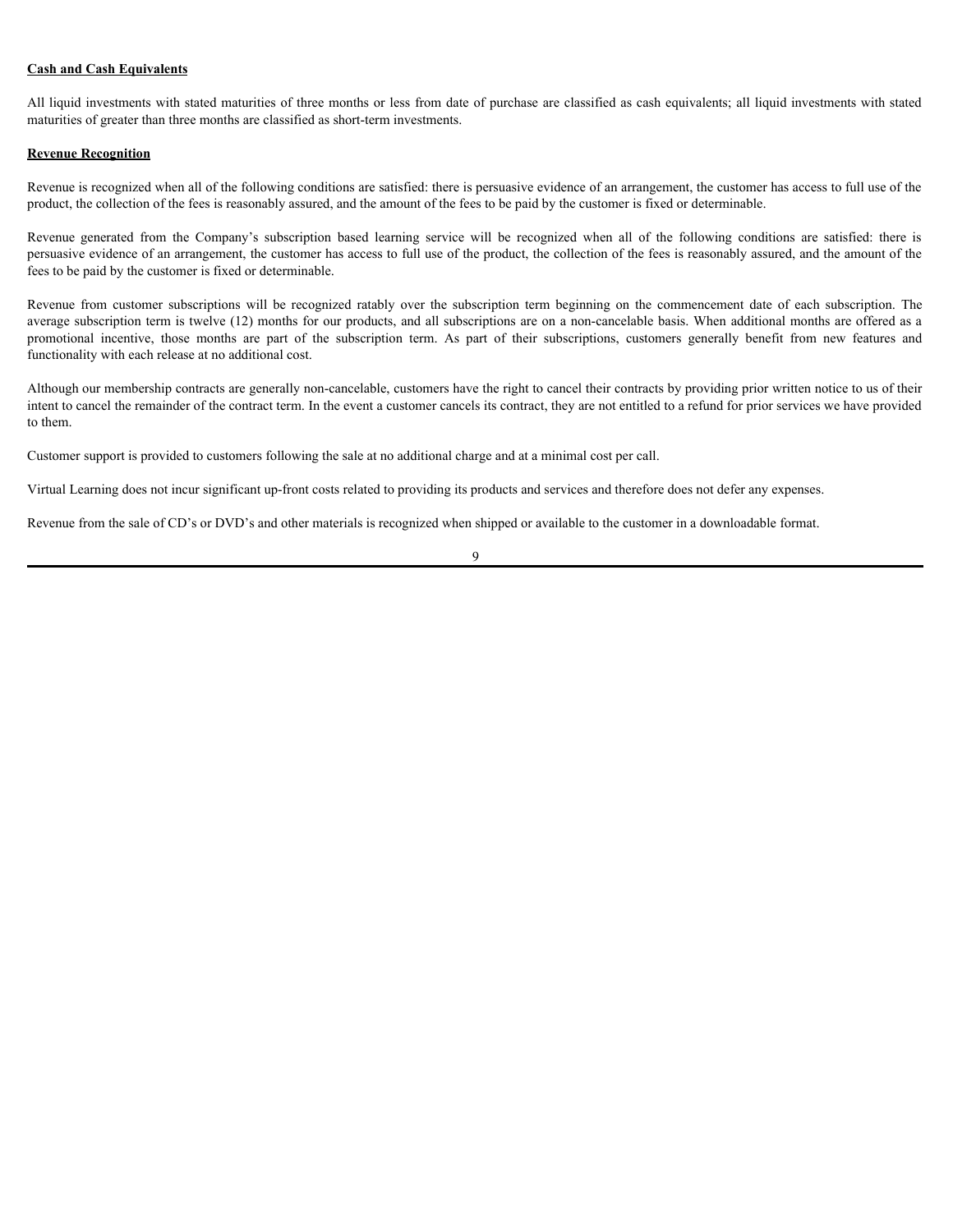During the three months ended March 31, 2016, the Company reported consulting revenues in the amount of \$ 2,558 from an affiliate of an entity that has loaned the Company \$25,000.

## **Income Taxes**

Virtual Learning accounts for income taxes using the asset and liability method. Deferred tax assets and liabilities are recognized for the future tax consequences attributable to differences between the carrying amounts of assets and liabilities for financial reporting purposes and the amounts used for income tax reporting purposes. Deferred tax assets and liabilities are measured using enacted tax rates expected to apply to taxable income in the years in which those temporary differences are expected to be recovered or settled. The effect of deferred tax assets and liabilities of a change in tax rates is recognized in the provision for income tax in the statements of operations. Virtual Learning evaluates the probability of realizing the future benefits of its deferred tax assets and provides a valuation allowance when realization of the assets is not reasonably assured.

Virtual Learning recognizes in its financial statements the impact of tax positions that meet a "more likely than not" threshold, based on the technical merits of the position. The tax benefits recognized from such a position are measured based on the largest benefit that has a greater than fifty percent likelihood of being realized upon ultimate settlement.

# **Net Income (Loss) Per Common Share**

Basic net income (basic net loss) per common share is calculated by dividing net income (loss) by the weighted average number of common shares outstanding during the period.

Diluted net income (loss) per common share is computed using the weighted average number of common shares outstanding and potentially dilutive securities outstanding during the period. For the three months ended March 31, 2016 and 2015, the 298,730 and 212,280 shares of common stock underlying the \$59,746 and \$42,456 balances of convertible notes payable and accrued interest at March 31, 2016 and 2015, respectively, were excluded from the calculation of diluted shares outstanding as their inclusion would be antidilutive.

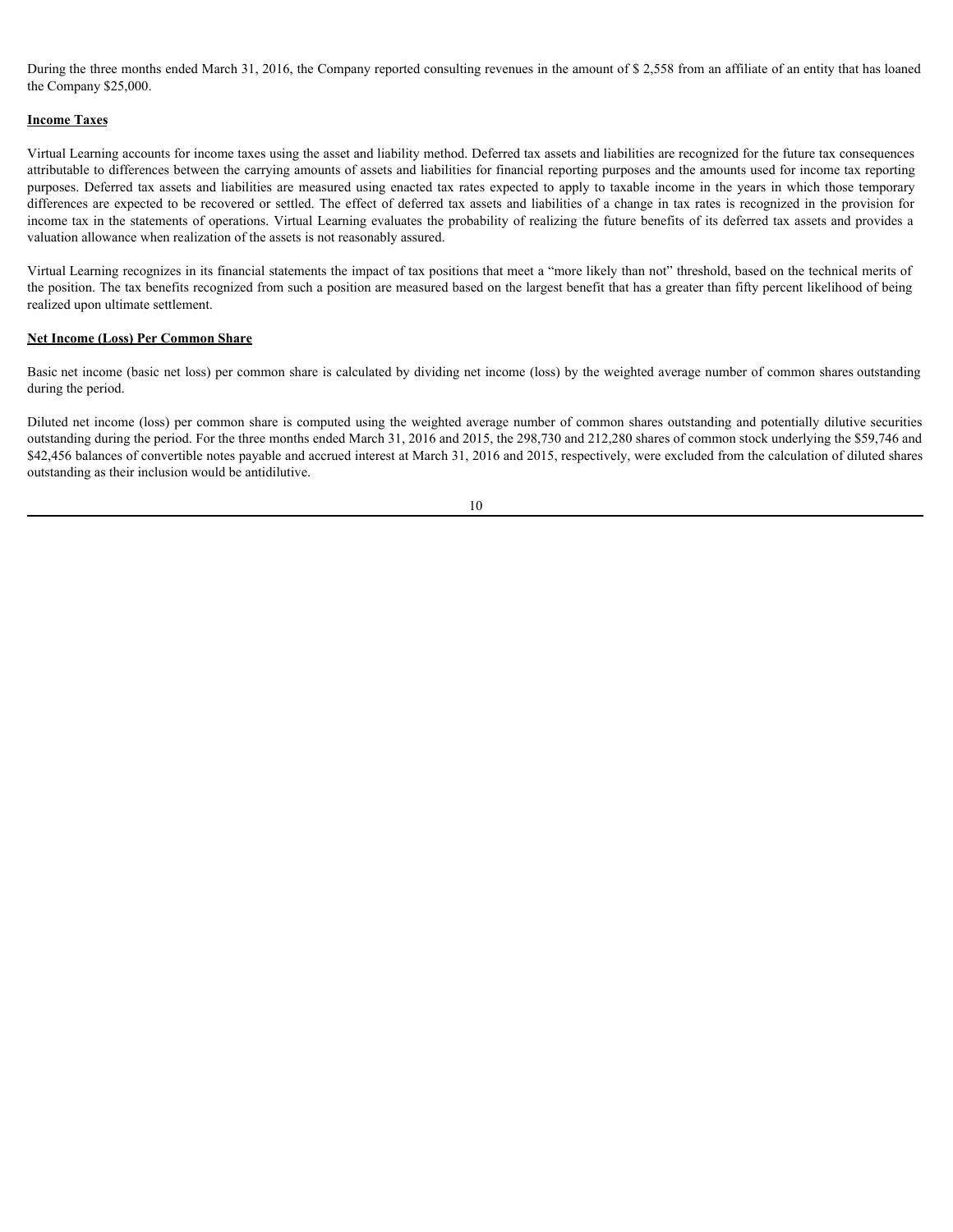### **Recent Accounting Pronouncements**

In May 2014, the Financial Accounting Standards Board ("FASB") issued Accounting Standards Update ("ASU") No. 2014-09, Revenue from Contracts with Recent Accounting Pronouncements<br>In May 2014, the Financial Accounting Standards Board ("FASB") issued Accounting Standards Update ("ASU") No. 2014-09, Revenue from Contracts with<br>Customers (Accounting Standards Codificati **Recent Accounting Pronouncements**<br>In May 2014, the Financial Accounting Standards Board ("FASB") issued Accounting Standards Update ("ASU") No. 2014-09, Revenue from Contracts with<br>Customers (Accounting Standards Codifica promised goods or services to customers in an amount that reflects the consideration to which the entity expects to be entitled in exchange for those goods or services. The amendments in this ASU are effective for interim and annual reporting periods beginning after December 15, 2016, with early adoption not permitted by the FASB; however, in August 2015, the FASB issued ASU 2015-14, Revenue from Contracts with Customers (Topic 606): Deferral of the Effective Date after public comment respondents supported a proposal to delay the effective date of this ASU to annual reporting periods beginning after December 15, 2017, including interim reporting periods within that reporting period. We are currently evaluating the impact of this ASU on our financial position, results of operations and cash flows.

In September 2015, the FASB issued ASU 2015-16, "Business Combinations: Simplifying the Accounting for Measurement-Period Adjustments," which requires acquirers to recognize adjustments to provisional amounts identified during the reporting period in which the adjustment amounts are determined. Acquirers should record, in the same period's financial statements, the effect on earnings of changes in depreciation, amortization, or other income effects, if any, as a result of the change to the provisional amounts, calculated as if the accounting had been completed at the acquisition date. Application of the standard, which should be applied prospectively, is required for the annual and interim periods beginning after December 15, 2015. We do not believe that adoption has had or will have a material impact on our results of operations or financial position.

In February 2016, the FASB issued ASU No. 2016-02, "Leases (Topic 842)". The core principle of the standard is that a lessee should recognize the assets and liabilities that arise from leases. A lessee should recognize in its statement of financial position a liability to make lease payments (the lease liability) and a rightof-use asset representing its right to use the underlying asset for the lease term. We will be required to adopt the new standard in the first quarter of 2019. We are currently evaluating the impact this new standard will have on our financial statements.

Certain other accounting pronouncements have been issued by the FASB and Other standard setting organizations which are not yet effective and therefore have not yet been adopted by the Company. The impact on the Company's financial position and results of operations from adoption of these standard is not expected to be material.

## Restatement of Previously Issued Financial Information

The accompanying statements of operations and cash flows for the three months ended March 31, 2015 have been restated to correct an error in the financial statements reported in the March 31, 2015 Form 10-Q filed on May 7, 2015. As previously reported, the \$40,000 fair value of the 200,000 shares of common stock issued to four noteholders in January 2015 was expensed in full in the three months ended March 31, 2015. As restated, we have reflected the \$40,000 as a debt discount and amortized to expense \$13,233 of the \$40,000 in the three months ended March 31, 2015. The effect of the restatement is to decrease the previously reported net loss of \$114,545 to \$87,778.

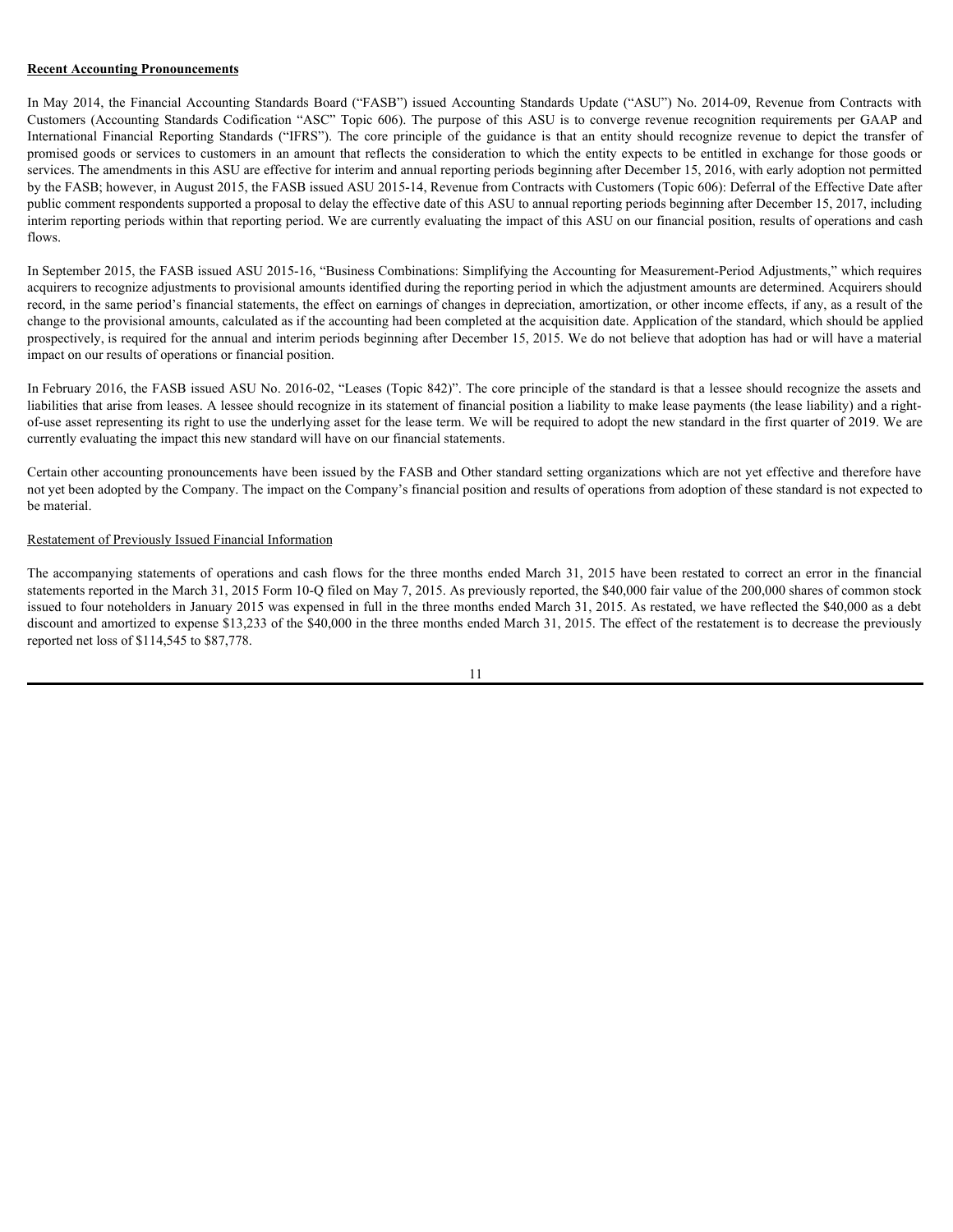# **2 - Property and Equipment**

Property and equipment is summarized as follows:

|                                | March 31, 2016 |               | December 31, 2015 |         |
|--------------------------------|----------------|---------------|-------------------|---------|
| Office equipment               |                | $4,155$ \$    |                   | 4,155   |
| Less: Accumulated depreciation |                | (4,155)       |                   | (4,155) |
| Property and Equipment- net    |                | $\sim$ $\sim$ |                   |         |

Depreciation expense for the three months ended March 31, 2016 and 2015 was \$-0- and \$-0-, respectively.

# **3 – Capitalized Curriculum Development Costs**

Capitalized curriculum development costs is summarized as follows:

|                                                              | March 31, 2016 |     | December 31, 2015 |  |  |
|--------------------------------------------------------------|----------------|-----|-------------------|--|--|
| Common stock issued to individuals for services relating to  |                |     |                   |  |  |
| curriculum development                                       | 110,000        | \$. | 110,000           |  |  |
|                                                              |                |     |                   |  |  |
| Contributed services of Thomas Monahan, President of Virtual |                |     |                   |  |  |
| Learning, relating to curriculum development                 | 44,000         |     | 44,000            |  |  |
|                                                              |                |     |                   |  |  |
| Total costs                                                  | 154,000        |     | 154,000           |  |  |
| Less accumulated amortization                                | (110, 366)     |     | (102, 666)        |  |  |
|                                                              |                |     |                   |  |  |
| Net                                                          | 43,634         |     | 51,334            |  |  |
|                                                              |                |     |                   |  |  |
|                                                              | 12             |     |                   |  |  |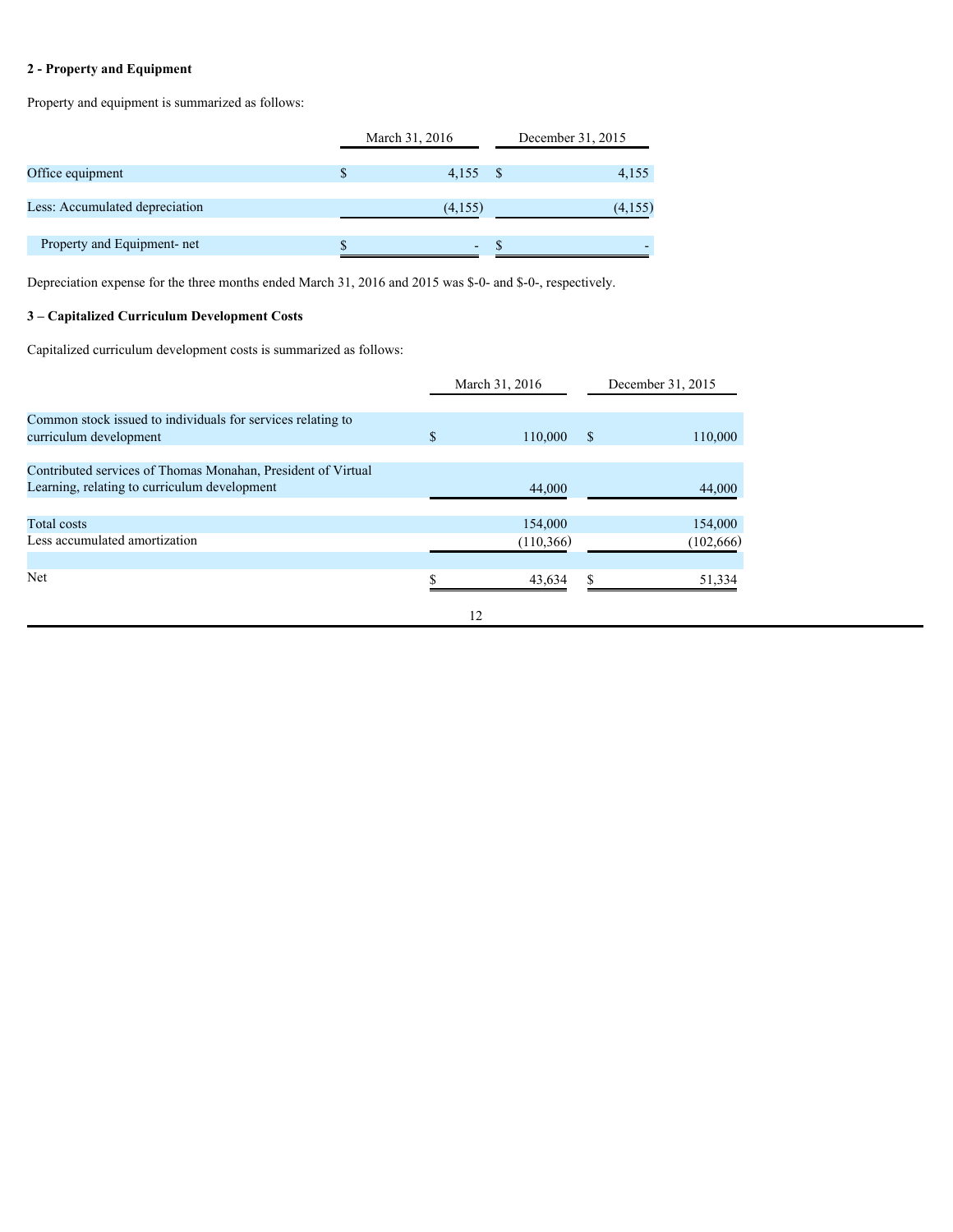As described in Note 1 above, amortization of the capitalized curriculum development costs begins when the courses become available for sale to customers<br>(which occurred in September 2012).<br>Virtual Learning tests for impai Virtual Learning tests for impairment annually. At March 31, 2016 and December 31, 2015, the Company's estimates of future undiscounted cash flows from the courses exceeded the carrying amounts of the capitalized curriculum development costs (\$43,634 and \$51,334, respectively) and therefore no impairment was recognized.

|             | As described in Note 1 above, amortization of the capitalized curriculum development costs begins when the courses become available for sale to customers<br>(which occurred in September 2012).                                                                                                                           |                            |  |
|-------------|----------------------------------------------------------------------------------------------------------------------------------------------------------------------------------------------------------------------------------------------------------------------------------------------------------------------------|----------------------------|--|
| recognized. | Virtual Learning tests for impairment annually. At March 31, 2016 and December 31, 2015, the Company's estimates of future undiscounted cash flows from the<br>courses exceeded the carrying amounts of the capitalized curriculum development costs (\$43,634 and \$51,334, respectively) and therefore no impairment was |                            |  |
|             | For the three months ended March 31, 2016 and 2015, additions to Capitalized Curriculum Development Costs were \$-0- and \$-0-, respectively.                                                                                                                                                                              |                            |  |
|             | For the three months ended March 31, 2016 and 2015, amortization of Capitalized Curriculum Development Costs were \$7,700 and \$8,200, respectively.                                                                                                                                                                       |                            |  |
|             | At March 31, 2016, expected future amortization expense of Capitalized Curriculum Development Costs follows:                                                                                                                                                                                                               |                            |  |
|             | Year ending December 31,                                                                                                                                                                                                                                                                                                   | Amount                     |  |
|             | 2016<br>2017<br>Total                                                                                                                                                                                                                                                                                                      | 23,100<br>20,534<br>43,634 |  |
|             | <b>4 - Related Party Transactions</b>                                                                                                                                                                                                                                                                                      |                            |  |
|             | At March 31, 2016 and December 31, 2015, Virtual Learning was obligated to its former president Thomas P. Monahan for cash advances and credit card<br>payments on behalf of the Company, net of amounts repaid, in the amounts of \$11,526 and \$14,525 respectively. The liability is non-interest bearing and due on    |                            |  |
| demand.     |                                                                                                                                                                                                                                                                                                                            |                            |  |
|             | 5 - Convertible Promissory Notes-Net                                                                                                                                                                                                                                                                                       |                            |  |
|             | Convertible Notes Payable-net is summarized as follows:                                                                                                                                                                                                                                                                    |                            |  |

#### **4 - Related Party Transactions**

#### **5 - Convertible Promissory Notes-Net**

|                                                                                                                                                                                                                                                         | March 31, 2016 |    | December 31, 2015 |
|---------------------------------------------------------------------------------------------------------------------------------------------------------------------------------------------------------------------------------------------------------|----------------|----|-------------------|
| Notes issued in October and November 2014 to three individuals and one<br>entity, interest at 15% per annum, due one year from date of receipt,<br>principal and accrued interest convertible into Virtual Learning common<br>stock at \$.20 per share. | 40,000         | -S | 40,000            |
|                                                                                                                                                                                                                                                         |                |    |                   |
| Notes issued in May 2015 to two individuals, interest at 15% per annum,<br>due one year from date of receipt, principal and accrued interest<br>convertible into Virtual Learning common stock at \$.20 per share.                                      | 10,000         |    | 10,000            |
| Accrued interest                                                                                                                                                                                                                                        | 9,746          |    | 7,872             |
| Total                                                                                                                                                                                                                                                   | 59,746         |    | 57,872            |
|                                                                                                                                                                                                                                                         |                |    |                   |
| Less unamortized debt discounts                                                                                                                                                                                                                         | (1,666)        |    | (4,166)           |
| Net                                                                                                                                                                                                                                                     | 58,080         |    | 53,706            |

As further consideration for making the loans, Virtual Learning issued an aggregate of 250,000 shares of common stock to the six lenders. The \$50,000 estimated fair value of the 250,000 shares has been recorded as debt discounts and is amortized over the one year term of the respective notes.

As of March 31, 2016 and December 31, 2015, the \$40,000 of Notes issued in October and November 2014 due in October and November 2015 were in default.

### **6 - Common Stock Issuances**

In January 2015, Virtual Learning issued a total of 200,000 shares of common stock to four noteholders in connection with their loans totaling \$40,000. (see Note 5) The 200,000 shares were valued at \$40,000 (or \$.20 per share), which amount was charged to debt discounts in the three months ended March 31, 2015.

In February 2015, Virtual Learning issued 200,000 shares of common stock to Mr. Roger Fidler for legal services. The 200,000 shares were valued at \$40,000 (or \$.20 per share), which amount was expensed in the three months ended March 31, 2015.

In June 2015 Virtual Learning sold a total of 2,100 shares of common stock to three individuals at a price of \$.50 per share for proceeds of \$1,050.

In June 2015, Virtual Learning issued a total of 50,000 shares of common stock to two individuals in connection with their loans totaling \$10,000. (see note 5) The 50,000 shares were valued at \$10,000 (or \$.20 per share), which amount was charged to debt discounts in the three months ended June 30 2015.

In July 2015, Virtual Learning sold 100 shares of common stock to one individual at a price of \$.50 per share for proceeds of \$50.

Virtual Learning's management (board of directors) determines the value assigned to shares of common stock issued in non-cash transactions in the absence of a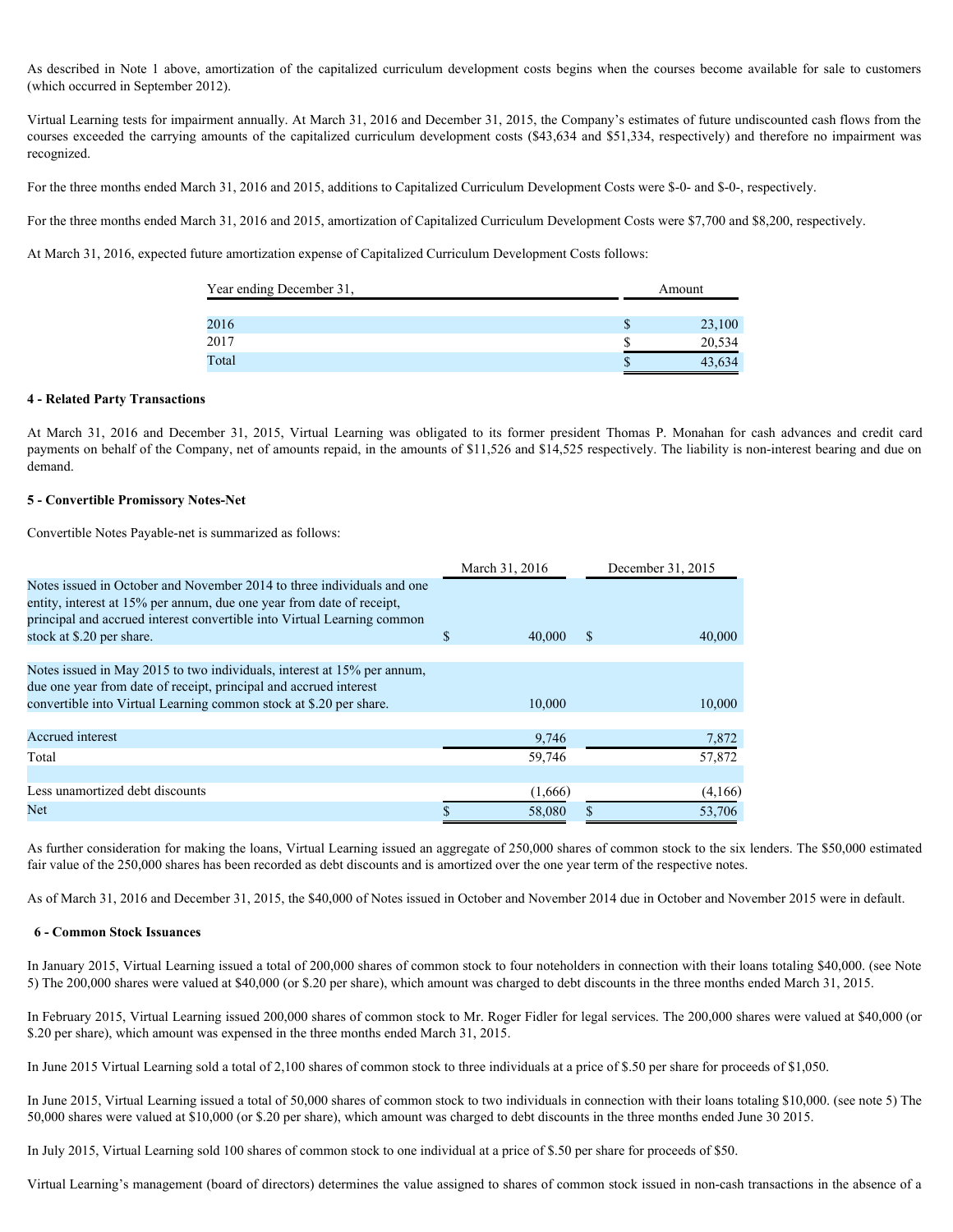# **7 – Income Taxes**

| public market for these shares.                                                                                                                           |                          |                            |  |
|-----------------------------------------------------------------------------------------------------------------------------------------------------------|--------------------------|----------------------------|--|
| 7 - Income Taxes                                                                                                                                          |                          |                            |  |
|                                                                                                                                                           |                          |                            |  |
| The provisions for (benefit from) income taxes differ from the amounts computed by applying the statutory United States Federal income tax rate of 35% to |                          |                            |  |
| income (loss) before income taxes.                                                                                                                        |                          |                            |  |
| The sources of the difference follow:                                                                                                                     |                          |                            |  |
|                                                                                                                                                           | Three months ended       | Three months ended         |  |
|                                                                                                                                                           | March 31, 2016           | March 31, 2015             |  |
| Expected tax at 35%                                                                                                                                       | (4,602)<br>$\mathbb{S}$  | $\mathcal{S}$<br>(30, 722) |  |
| Non-deductible stock-based compensation                                                                                                                   | $\overline{\phantom{a}}$ | 14,000                     |  |
| Non-deductible amortization of debt discounts<br>Non-deductible amortization of stock-based and contributed                                               | 875                      | 4,632                      |  |
| Capitalized Curriculum Development Costs                                                                                                                  | 2,695                    | 2,870                      |  |
| Change in valuation allowance                                                                                                                             | 1,032                    | 9,220                      |  |
| Provision for (benefit from) income taxes                                                                                                                 | S.<br>$\sim$             | $\mathbb{S}$               |  |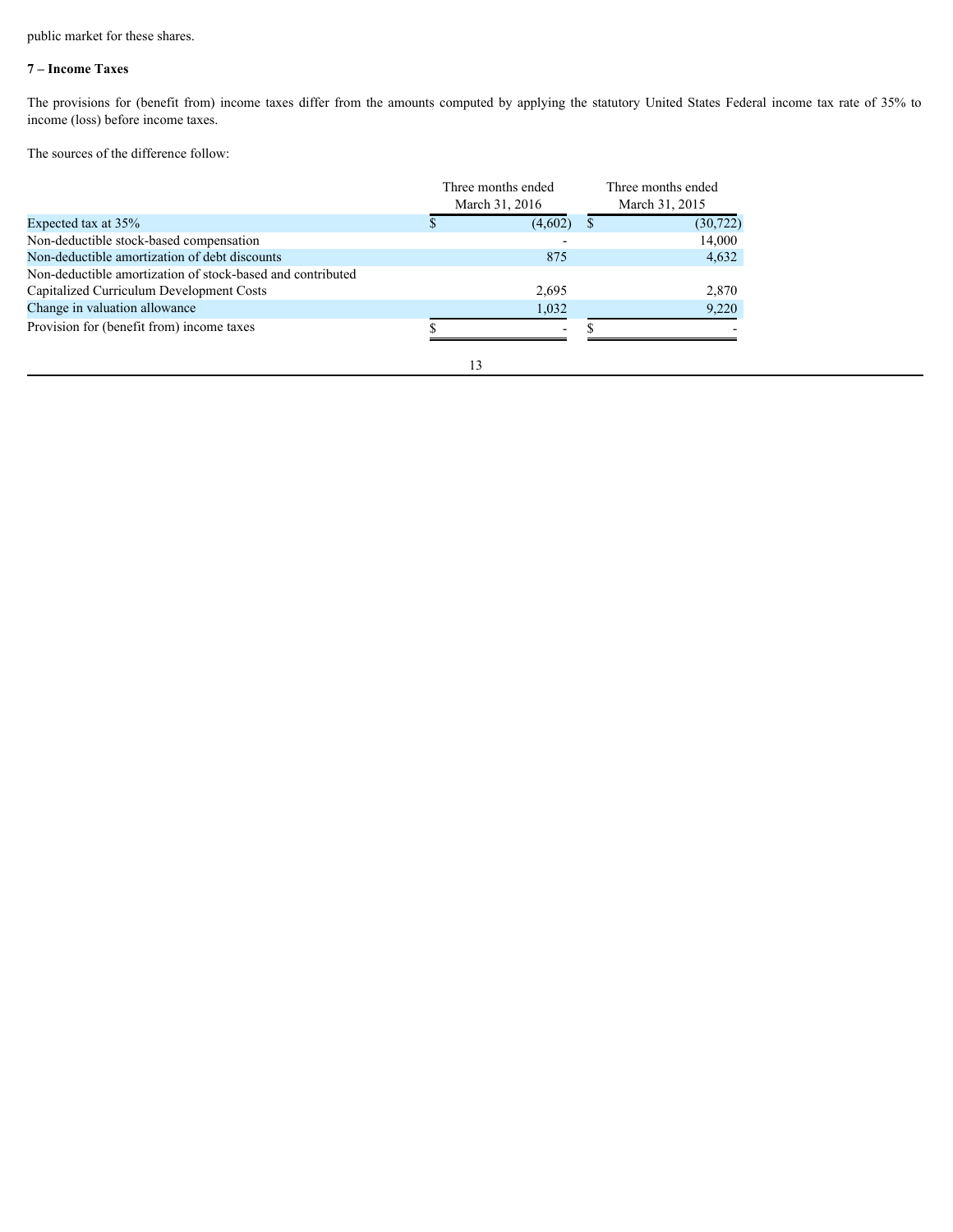The significant components of Virtual Learning's deferred tax asset as of March 31, 2016 and December 31, 2015 are as follows:

|                                  | March 31, 2016           | December 31, 2015        |
|----------------------------------|--------------------------|--------------------------|
| Deferred tax assets:             |                          |                          |
| Net operating loss carry forward | 42,468                   | 41,436                   |
| Valuation allowance              | (42, 468)                | (41, 436)                |
| Net deferred tax asset           | $\overline{\phantom{0}}$ | $\overline{\phantom{0}}$ |
|                                  |                          |                          |

Based on management's present assessment, the Company has not yet determined it to be more likely than not that a deferred tax asset of \$42,468 attributable to the future utilization of \$121,338 of net operating loss carryforwards will be realized. Accordingly, the Company has maintained a 100% allowance against the deferred tax asset in the financial statements at March 31, 2016 and December 31, 2015. The Company will continue to review this valuation allowance and make adjustments as appropriate. The net operating loss carryforwards expire \$672 in year 2029, \$9,236 in year 2030, \$41,526 in year 2031, \$5,440 in year 2032, \$1,840 in the year 2033, \$17,025 in the year 2034, \$42,650 in the year 2035, and \$2,949 in the year 2036. The significant components of Virtual Learning's deferred tax asset as of March 31, 2016 and December 31, 2015<br>
Determediat assests.<br>
Net operating loss earry forward<br>
Station allowing accounting the second assessment, th

Current United States income tax law limits the amount of loss available to be offset against future taxable income when a substantial change in ownership occurs. Therefore, the amount available to offset future taxable income may be limited.

The Company adopted FASB Interpretation No. 48, "Accounting for Uncertainty in Income Taxes - an interpretation of FASB Statement No. 109" ("FIN 48"). recognition and measurement of a tax position taken or expected to be taken in a tax return. The Company has not made any adjustments, and there is no impact, as a result of the adoption of this interpretation. The Company reports interest and penalties associated with its tax positions, if any, as interest expense.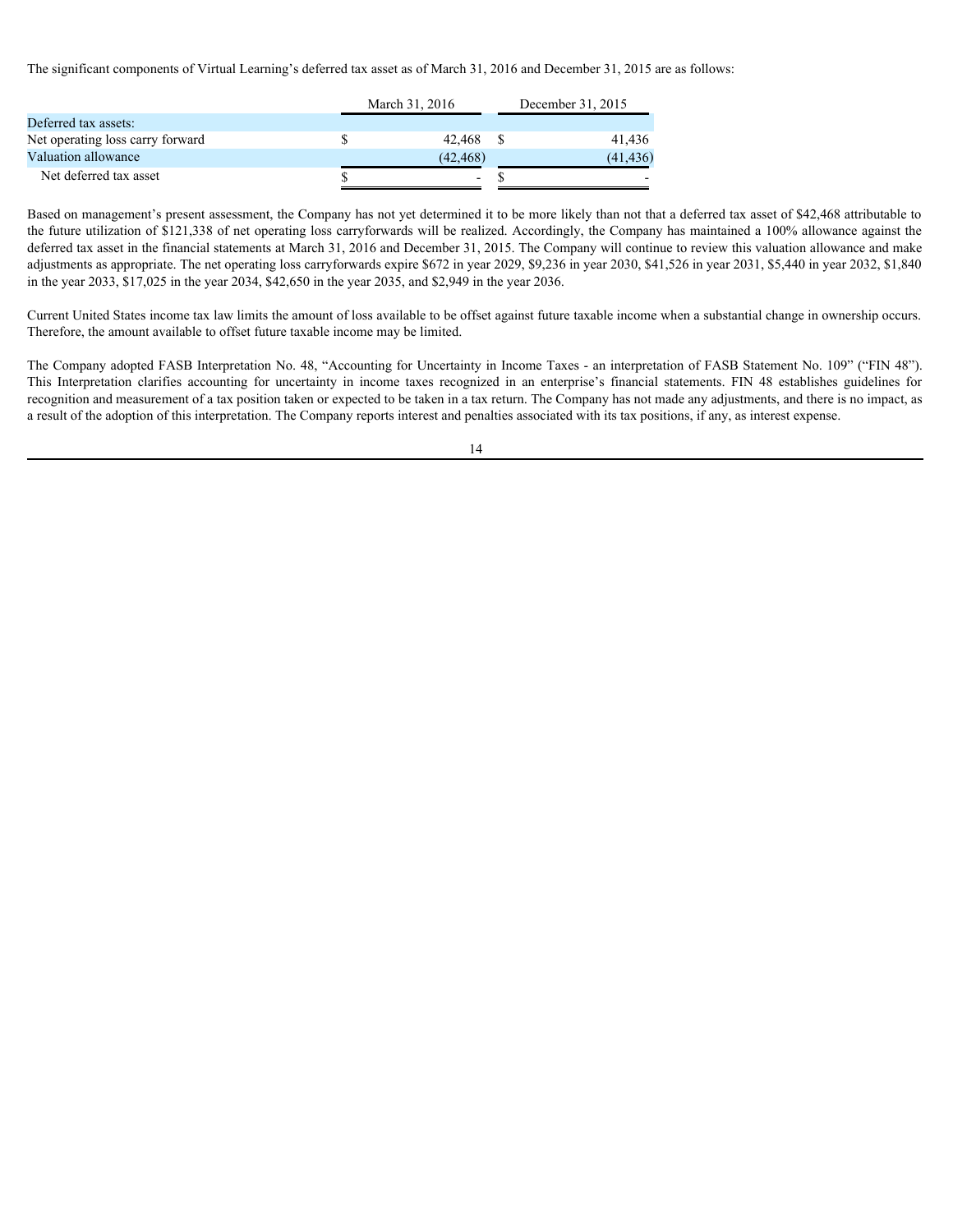### 8 **- Commitments and Contingencies**

In March 2009, Virtual Learning entered into an agreement for curriculum development with one individual for services in video production and the design of high school and college level math courses. The agreement provides for the payment of 5% royalties on net revenues up to \$1,000,000 and a 5% royalty on net revenues in excess of \$1,000,000 on projects in which he directly participated and has made material contributions. S - Commitments and Contingencies<br>
In March 2009, Virtual Learning entered into an agreement for curriculum development with one individual for services in video production and the design of high<br>
shock shock and college l 8 - Commitments and Contingencies<br>In March 2009, Virtual Learning entered into an agreement for curriculum development with one individual for services in video preduction and the design of high<br>selected and college level

In May 2010, the agreement with this individual was superseded by an updated agreement under similar terms and conditions.

# **9 - Trademark Cancelled**

In March 2014, the Company's Learning is Basic trademark was cancelled by the United States Patent and Trademark Office. The Company continues to use its software products.

#### **10- Subsequent Events**

On April 4, 2016, Thomas P. Monahan, the sole officer and director of the Company, died.

appointing Roger Fidler, Esq., former counsel to the Company, as President and director. Mr. Fidler intends to perform the functions in these offices on an interim basis until suitably qualified personnel can be found to carry on the business of the Company.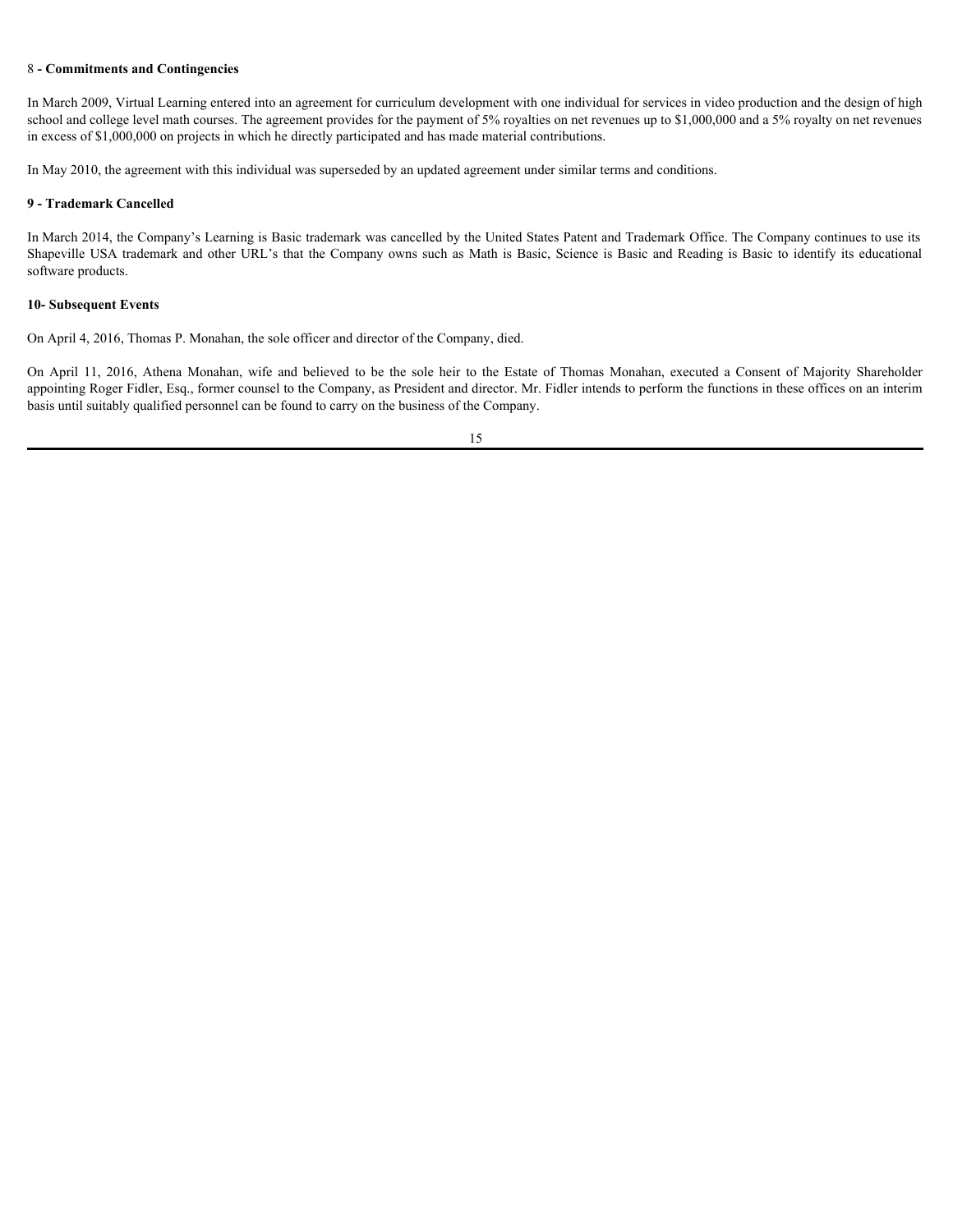#### <span id="page-16-0"></span>**ITEM 2. Management's Discussion and Analysis of Financial Condition and Results of Operations.**

**Management's Discussion and Analysis of Financial Condition and Results of Operations.**<br>This Quarterly Report on Form 10-Q and other written reports and oral statements made from time to time by the Company may contain so "forward-looking statements," all of which are subject to risks and uncertainties. One can identify these forward-looking statements by their use of words such as TTEM 2. Management's Discussion and Analysis of Financial Condition and Results of Operations.<br>
This Quarterly Report on Form 10-Q and other written reports and oral statements made from time to time by the Company may con comparable terminology. One can identify them by the fact that they do not relate strictly to historical or current facts. These statements are likely to address the Company's growth strategy, financial results and product and development programs. One must carefully consider any such statement and should understand that many factors could cause actual results to differ from the Company's forward-looking statements. These factors include inaccurate assumptions and a broad variety of other risks and uncertainties, including some that are known and some that are not. No forward-looking statement can be guaranteed and actual future results may vary materially. The Company does not assume the obligation to update any forward-looking statement. One should carefully evaluate such statements in light of factors described in the Company's filings with the SEC, especially the Company's Annual Report on Form 10-K and the Company's Quarterly Reports on Form 10-Q. In various filings the Company has identified important factors that could cause actual results to differ from expected or historic results. One should understand that it is not possible to predict or identify all such factors. Consequently, the reader should not consider any such list to be a complete list of all potential risks or uncertainties. TTEM 2. Management's Discussion and Analysis of Financial Condition and Results of Operations.<br>
The Quartery Report on Form 10-Q and other written reports and one statements made from time to time by the Company rany cont

#### **Use of Terms**

indicates or suggests otherwise, reference to "we", "our", "us" and the "Company" in this section refers to the operations of The Virtual Learning Company,

#### **PLAN OF OPERATION**

#### **Overview Overview** *Overview*

Virtual Learning was formed as a Nevada corporation on January 6, 2009. We are a subscription-based, software-as-a-service provider of education products who at the present time is making our math courses available to all students free of charge, grades First through college level calculus, as an incentive to utilize our www.mathisbasic.com website. Ideally students will return often to improve their knowledge and make use of test and practice sessions.

Virtual Learning provides instruction, practice, and assessments that improve the performance of students via proprietary web-based platforms through our website on the World Wide Web with the URL www.mathisbasic.com .

16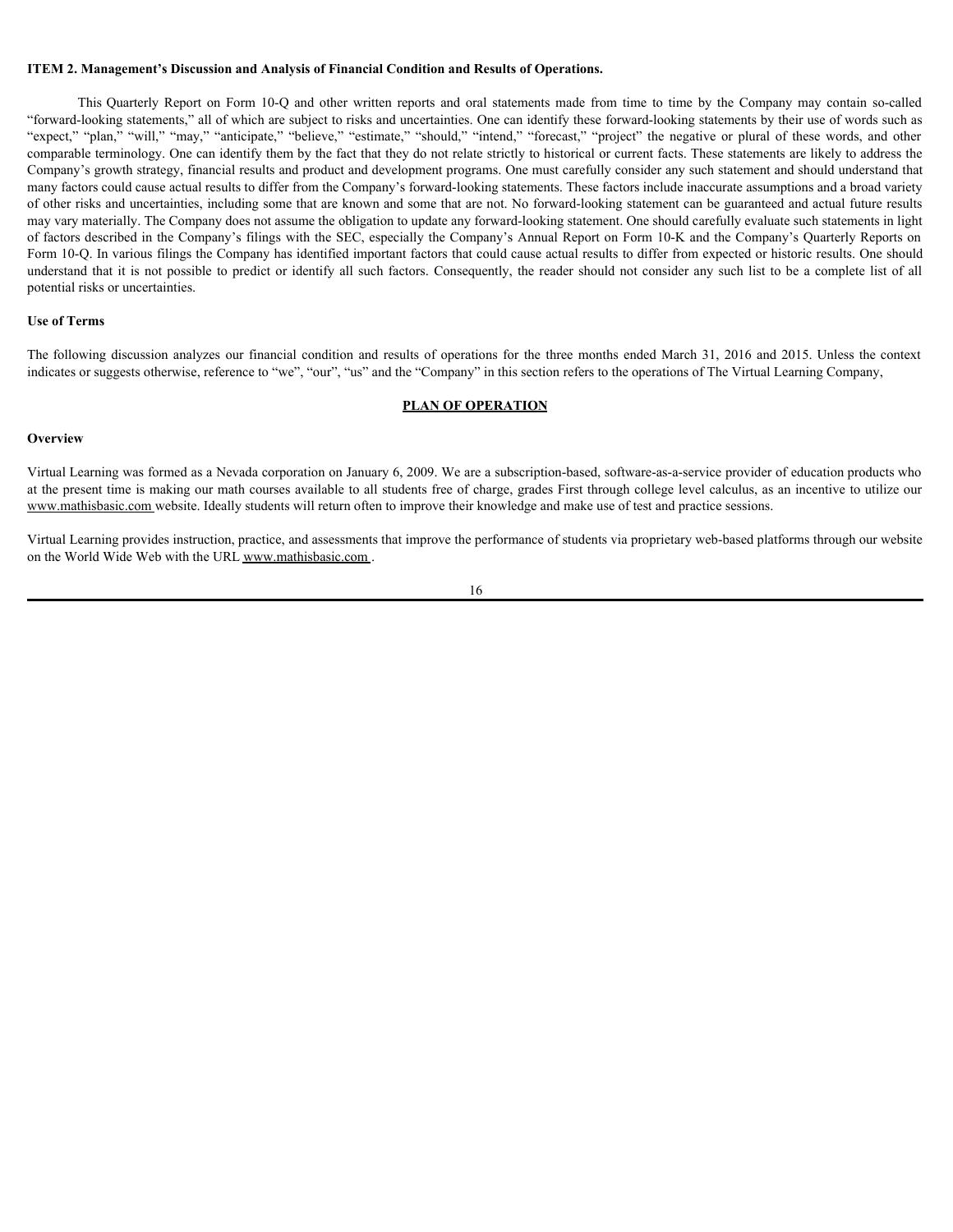Virtual Learning is also a producer and distributor of computer software and video educational materials on CD and DVD formatted disks and in a textbook ePub format, which will be available through various distributors and our website either as a download or in boxed format. We have combined rigorous content in math with interactive features and games that engage students, reinforce, and reward learning achievement.

For the three months ended March 31, 2016, we have been involved with converting our website and the platform by which we present our educational software on our website from Adobe Flash to WordPress. The completion of this effort will allow us to present our website on a multiple of devices including but not limited to Apple products and expand our ability to display our programs and products over various Android based mobile computer systems. This is an ongoing process.

The Company has one curriculum development contract with Lawrence William Kazmierczak, a professor of mathematics that requires the Company to pay him to Virtual Learning is also a producer and distributor of computer software and video educational materials on CD and DVD formatted disks and in a textbook ePub<br>format, which will be available hrough various distributors and Kazmierczak to receive 5% royalties on the Company's net revenues up to one million dollars of net revenues, and 5% royalty on net revenues beyond one million dollars on projects in which he directly participates and has made material contributions. In addition, he has received 200,000 shares of the Company's common stock. We determine what projects in which he has directly participated and made material contributions by our internal record keeping as to time devoted to each project. We determine the revenue attributed to those projects by monitoring devices that allow us to determine which authorized user has devoted how much time to which module and then comparing the same to the entire revenue stream. Writal Learning is also a producer and distribution of computer software and video educational materials on CD and DVD formaled disks and in textbook ePub<br>formal which will be contable forcego strandary are not are affect Virtual Learning is also a producer and distribution of computer sellware and video educational anterials on CD and DVD formated disks and in textbook ePlo<br>format, which will be variable foreegly verton materiales and our

#### **Events and Uncertainties critical to our business**

essential educational items are generally lower. In addition, we may experience more competitive pricing pressures during economic downturns. Therefore, any significant economic downturn or any future changes in consumer spending habits could have a material adverse effect on our financial condition and results of operations.

There is no guarantee that we will be able to generate sufficient sales to make our operations profitable. We may continue to have little or no sales and continue to sustain losses in the future. If we continue to sustain losses, we will be forced to curtail our operations and go out of business. Our success depends in a large part in our ability to create additional product lines sufficient to create a catalog of programs to offer allowing us to implement a successful marketing and sales plan. While we are currently seeking to hire additional computer programmers and educators to consult with as to program accuracy and content there is no guarantee that these efforts will result in any substantial sales. Because of the lack of funding, we are unable to hire a dedicated programming and research consulting team who will devote their efforts to helping us design and create new programs of high quality in a timely manner.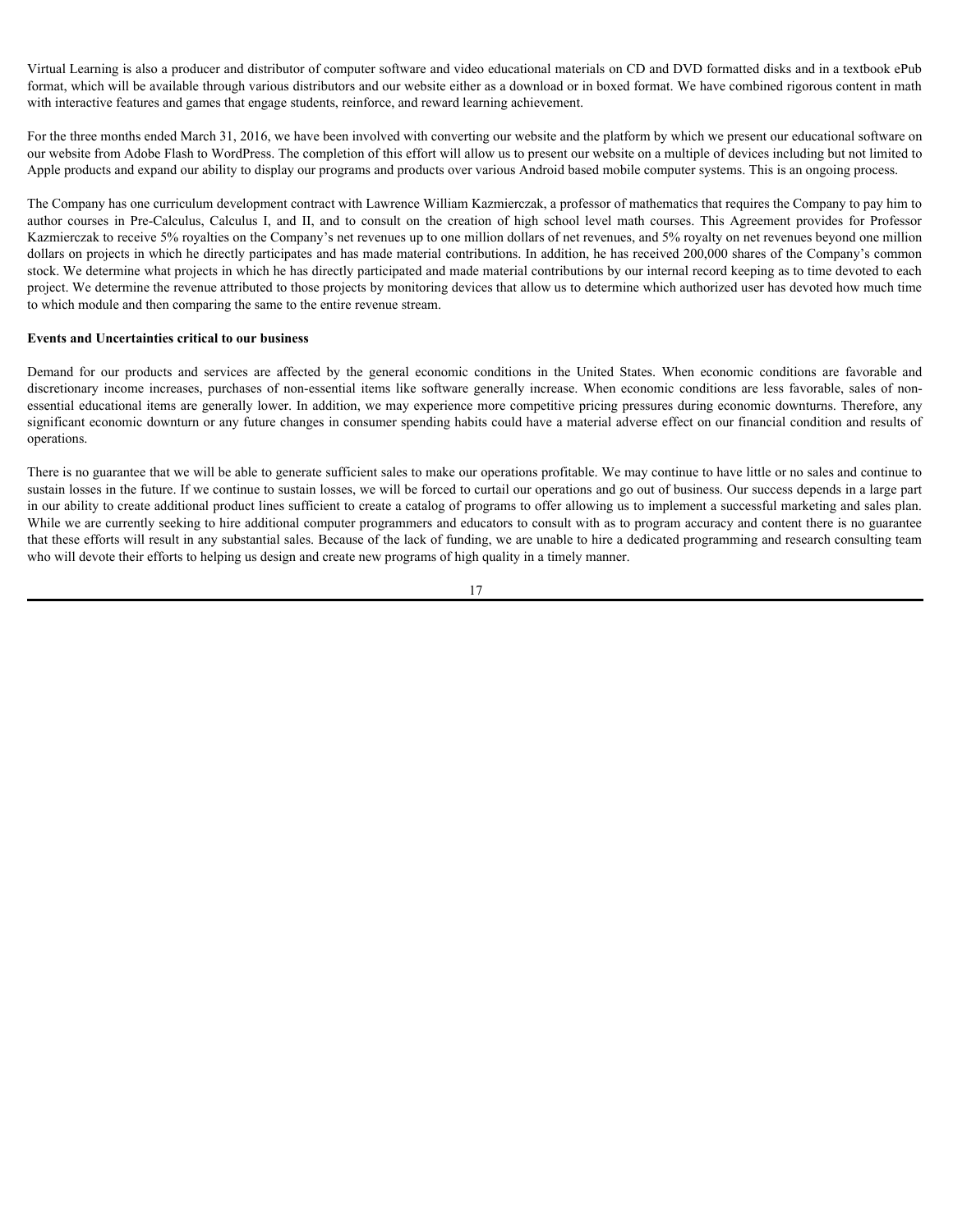If we are able to obtain sufficient funding to become operational, there is no guarantee that we will be able to find personnel who will be able to work closely with the Company to help design and create new lines of product or to process orders, including special orders, made via the internet.

# **RESULTS OF OPERATIONS – THE VIRTUAL LEARNING COMPANY, INC.**

The summary below should be referenced in connection with a review of the following discussion of our results of operations for the three months ended March 31, 2016 and 2015.

# **STATEMENTS OF OPERATIONS Unaudited**

|                                             |    | Three months ended<br>March 31, 2016 | Three months ended<br>March 31, 2015 |           |  |
|---------------------------------------------|----|--------------------------------------|--------------------------------------|-----------|--|
| Revenue                                     |    | 2,567                                | Эħ                                   | 40        |  |
| <b>Operating Expenses</b>                   |    |                                      |                                      |           |  |
| Selling, general and administrative         |    | 3,641                                |                                      | 24,885    |  |
| Issuance of common stock for legal services |    |                                      |                                      | 40,000    |  |
| Depreciation and amortization               |    | 7,700                                |                                      | 8,200     |  |
| Total operating expenses                    |    | 11,341                               |                                      | 73,085    |  |
| Loss from operations                        |    | (8,774)                              |                                      | (73, 045) |  |
| Other deductions:                           |    |                                      |                                      |           |  |
| Amortization of debt discounts              |    | 2,500                                |                                      | 13,233    |  |
| Interest expense                            |    | 1,875                                |                                      | 1,500     |  |
| Total other deductions                      |    | 4,375                                |                                      | 14,733    |  |
| Net loss                                    |    | (13, 149)                            |                                      | (87, 778) |  |
|                                             | 18 |                                      |                                      |           |  |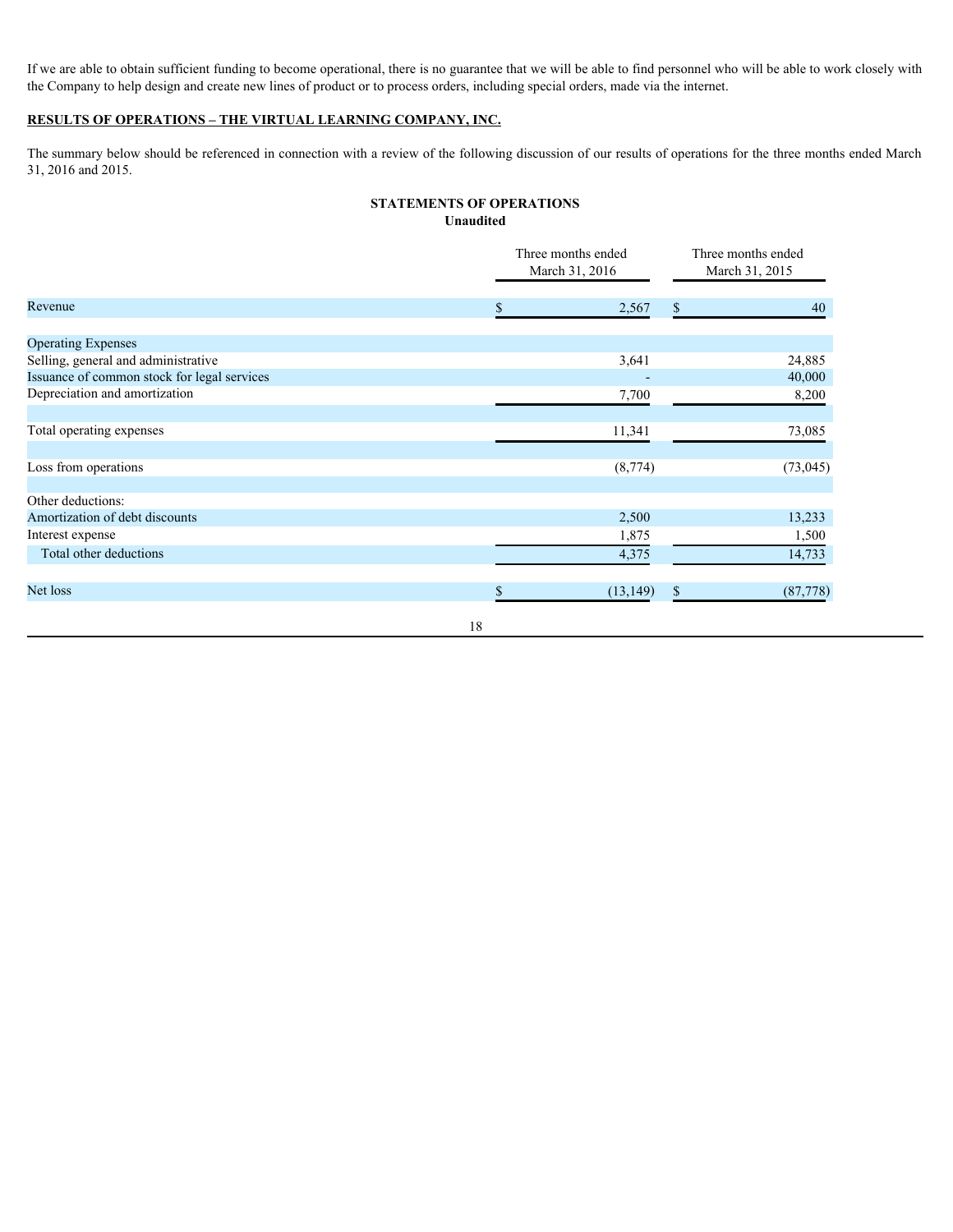We were a development stage enterprise formed to market a unique line of educational software, including audio-visual textbooks and online content through our website with the registered domain name of mathisbasic.com. The lack of working capital hampered operations in both 2016 and 2015.

Management has taken substantial time in the development and programming of our virtual textbooks and related materials and thought was spent in updating our website. The measure of our success in the future will depend on our ability to navigate through a treacherous macroeconomic environment and challenging market conditions, execute our strategic vision, including attracting and retaining the management talent necessary for such execution, designing and delivering products that are acceptable to the marketplaces that we serve, sourcing the manufacture and distribution of our products on a competitive and optimal basis and focusing our retail capabilities.

#### **Results of Operations - Comparison for the three months ended March 31, 2016 and 2015.**

#### *Revenues*

For the three months ended March 31, 2016 and 2015, revenues were \$2,567 and \$40, respectively. The \$2,567 in revenue for the three months ended March 31, 2016, includes consulting fees of \$2,558 from an affiliate of an entity that has loaned the Company \$25,000.

#### *Cost of Sales*

For the three months ended March 31, 2016 and March 31, 2015, cost of sales were none. Since our sales of \$9 and \$40, respectively, were through Amazon's Kindle and Barnes and Noble's Nook and delivery of the product was made in an electronic format there were no cost of sales attached to the product.

### *Operating Expenses*

Operating expenses decreased \$61,744 from \$73,085 in 2015 to \$11,341 in 2016. The decrease is mainly attributable to a decrease of \$21,244 in selling, general and administrative expenses.

Also, there was no issuance of common stock for services as compared to \$40,000 in 2015.

### **Liquidity and Capital Resources**

As of March 31, 2016 and December 31, 2015, our cash balance was \$923 and \$2,298, respectively, total assets were \$44,557 and \$53,632, respectively, and total current liabilities amounted to \$88,445 and \$84,371, respectively, including officer loans payable of \$11,526 and \$14,525, respectively. As of March 31, 2016 and December 31, 2015, the total stockholders' deficit was \$43,888 and \$30,739, respectively. We may seek additional capital to fund potential costs associated with expansion and/or acquisitions.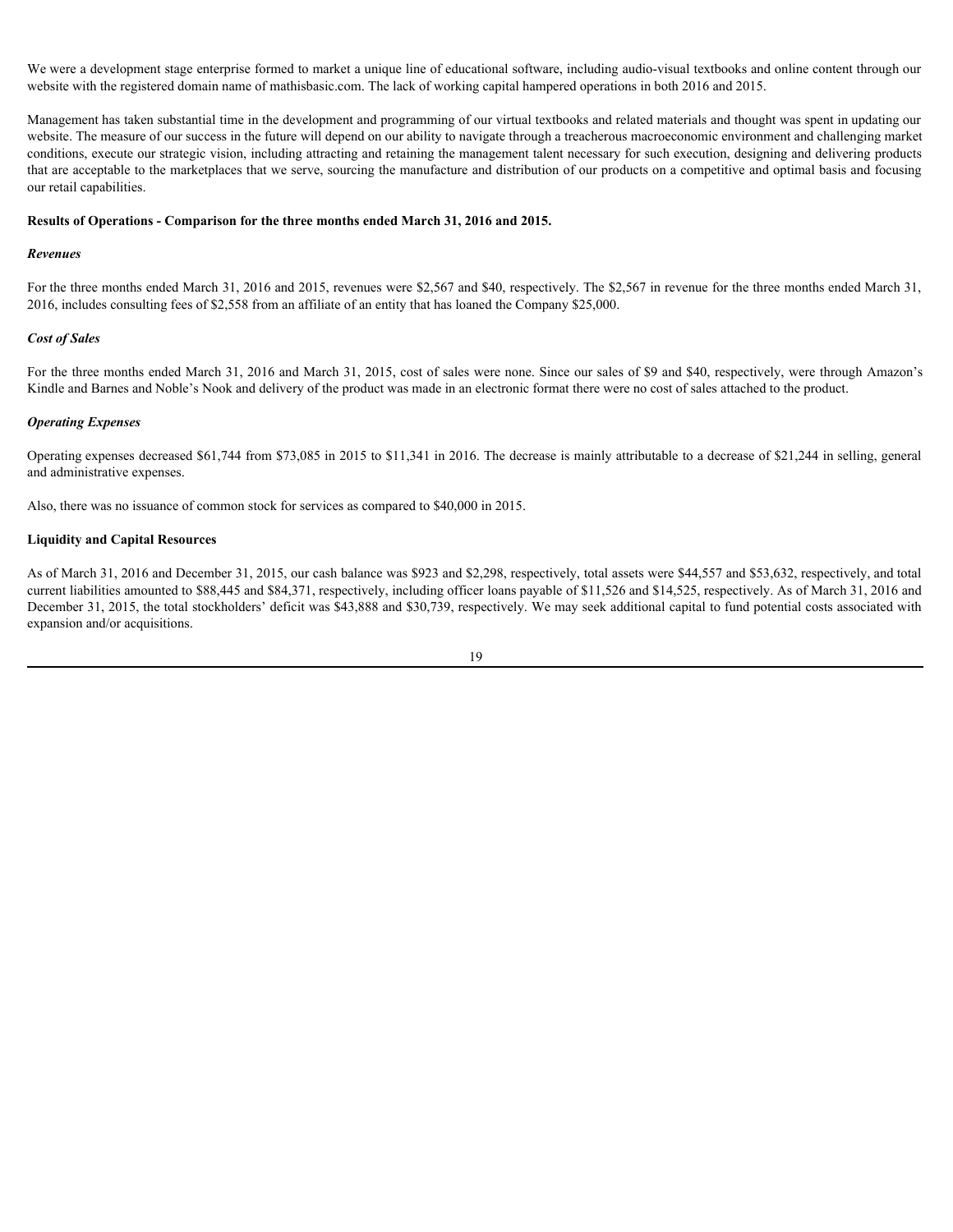#### **Going Concern Uncertainty**

In its report dated May 6, 2016, our independent auditor stated that our financial statements for the year ended December 31, 2015 were prepared assuming that we would continue as a going concern. Our ability to continue as a going concern is an issue raised as a result of recurring losses from operations and cash flow deficiencies since our inception. We continue to experience net losses. Our ability to continue as a going concern is subject to our ability to generate a profit and/or obtain necessary funding from outside sources, including obtaining additional funding from the sale of our securities, increasing sales or obtaining loans and grants from various financial institutions where possible. In light of our financial position, we may be unable to raise working capital sufficient to continue to fund the operations of the business. Our management has currently **Going Concern Uncertainty**<br>In its report dated May 6, 2016, our independent auditor stated that our financial statements for the year ended December 31, 2015 were prepared assuming that we<br>would continue as a going conce unsecured basis. We believe that it will be difficult to raise additional funds and there can be no assurance as to the availability of additional financing or the terms upon which additional financing may be available. In addition, the going concern explanatory paragraph included in our auditor's report on our financial statements could inhibit our ability to enter into strategic alliances or other collaborations or our ability to raise additional financing. If we are unable to obtain such additional **Going Concern Uncertainty**<br>In is report dated May 6, 2016, our independent auditor stated that our financial statements for the year ended December 31, 2015 were prepared assuming that we<br>would continue as a going concer sufficient capital and generate revenues to support our operating expenses, there can be no assurance that the revenue will be sufficient to enable us to develop our business to a level where it will generate profits and cash flows from operations. In addition, if we raise additional funds through the issuance of equity securities, the percentage ownership of our stockholders could be significantly diluted. Going Concern Uncertainty<br>
In its report dated May 6, 2016, cor independent auditor stated that our financial statements for the year ended December 31, 2015 were prepared assuming that we<br>
would continue as a going conce Going Concern Uncertainty<br>
In its report dated May 6, 2016, our independent and/ior sitied that our financial statements for the year ended December 31, 2015 were prepared assuming that we<br>
would certifient as a going conc

Stockholders should assume that any additional funding will likely be dilutive. Accordingly, our officers, directors, and other affiliates are not legally bound to currently do not have any arrangements to obtain additional financing from other sources. In view of our limited operating history, our ability to obtain additional funds is limited. Additional financing may only be available, if at all, upon terms which may not be commercially advantageous to us.

#### *Inflation*

The impact of inflation on the costs of our company, and the ability to pass on cost increases to its subscribers over time is dependent upon market conditions. We are not aware of any inflationary pressures that have had any significant impact on our operations since inception, and we do not anticipate that inflationary factors will have a significant impact on future operations.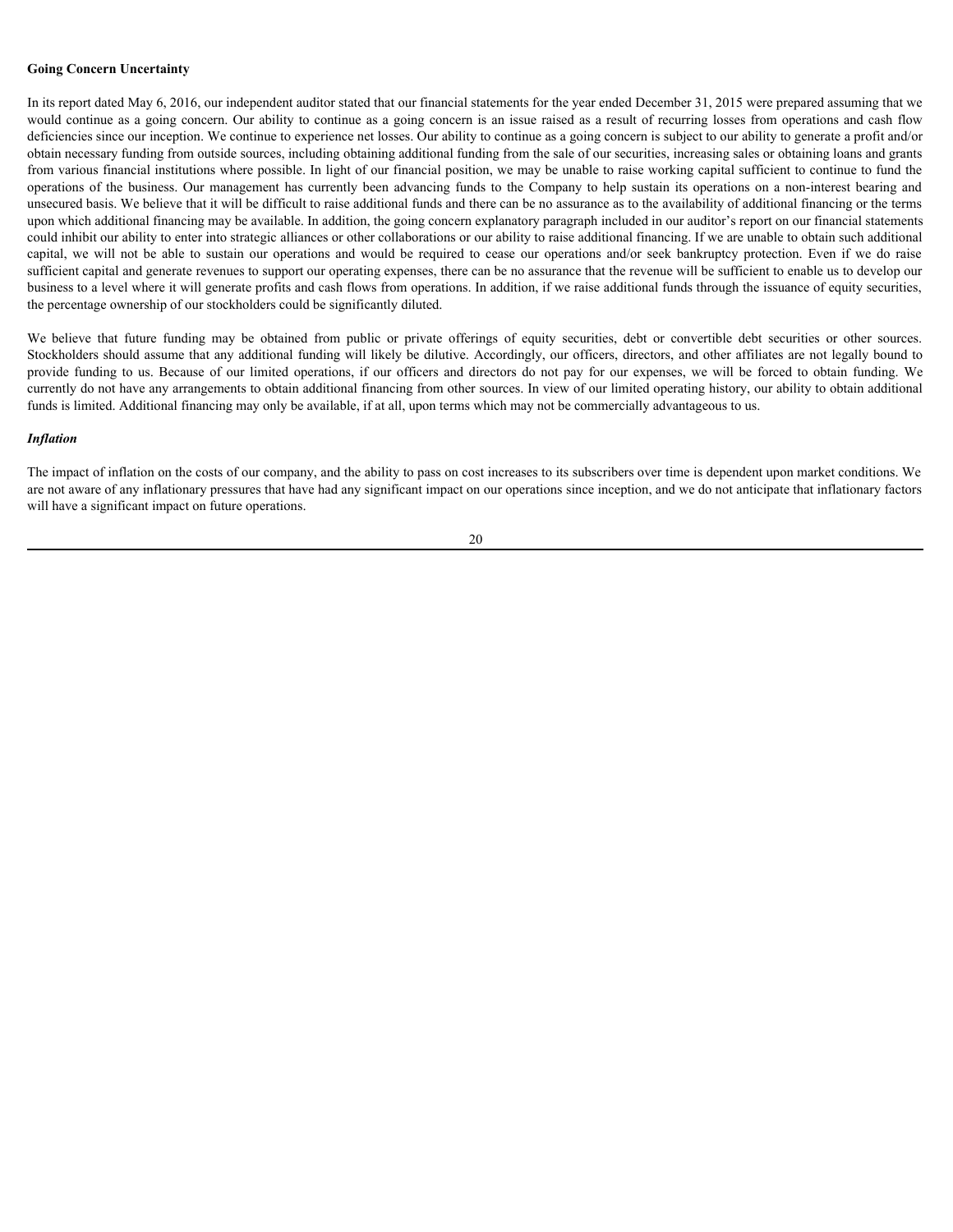### **OFF-BALANCE SHEET ARRANGEMENTS**

We do not maintain off-balance sheet arrangements nor do we participate in non-exchange traded contracts requiring fair value accounting treatment.

### <span id="page-21-0"></span>**Item 3. Quantitative and Qualitative Disclosures About Market Risk.**

Not applicable.

### <span id="page-21-1"></span>**Item 4. Controls and Procedures.**

#### *Disclosure Controls and Procedures*

The Company has adopted and maintains disclosure controls and procedures that are designed to provide reasonable assurance that information required to be disclosed in the reports filed under the Exchange Act, such as this Form 10-Q, is collected, recorded, processed, summarized and reported within the time periods **OFF-BALANCE SILEET ARRANGEMIES**<br>
Ve do not maintain off-balance sheet arrangements nor do we participate in non-exchange traded contracts requiring fair value accounting reatment.<br>
Item 3. Quantitative and Qualitative Dis information is accumulated and communicated to management to allow timely decisions regarding required disclosure. As required under Exchange Act Rule 13a-15, the Company's management, including the Principal Executive Officer and Principal Financial Officer, has conducted an evaluation of the effectiveness of disclosure controls and procedures as of the end of the period covered by this report. Based upon that evaluation, the Company's President concluded that the **COF-BALANCE SHEET ARRANGEMIENTS**<br>
Ve do not maintain of Jelalance sheet arrangements aor do we participate in non-exchange traded contracts requiring fair value accounting treatment.<br>
Item 4. Controls and Procedures.<br>
Dis Company files or submits under the Exchange Act, is recorded, processed, summarized and reported, within the time periods specified in the SEC's rules and forms, and that such information is accumulated and communicated to the Company's management, including the Company's President, as appropriate, to allow timely decisions regarding required disclosure.

### **PART II - OTHER INFORMATION**

### <span id="page-21-3"></span><span id="page-21-2"></span>**Item 1. Legal Proceedings.**

None.

### <span id="page-21-4"></span>**Item 2. Unregistered Sales of Equity Securities and Use of Proceeds.**

None .

#### <span id="page-21-5"></span>**Item 3. Defaults upon Senior Securities.**

None.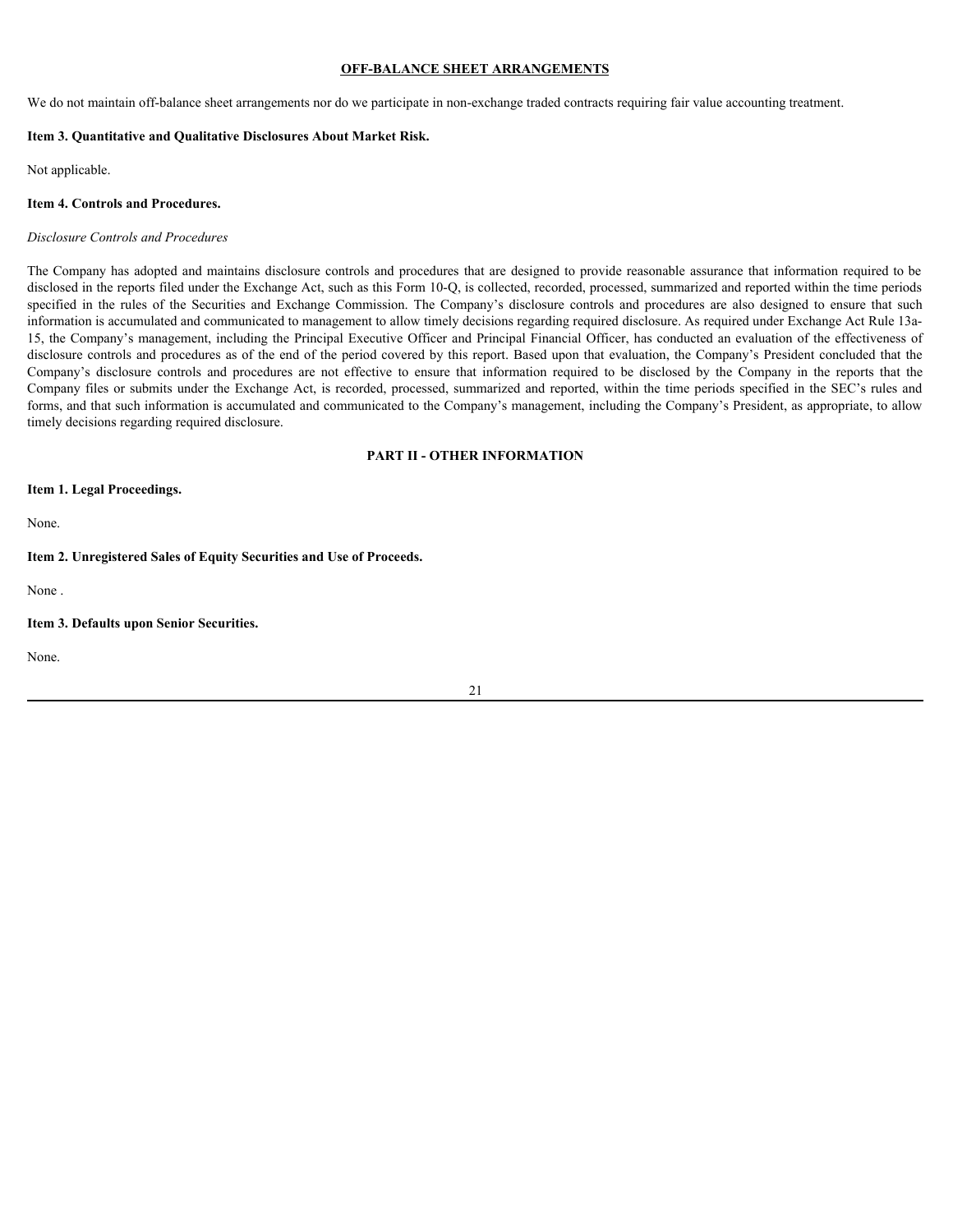# <span id="page-22-0"></span>**Item 4. Mine Safety Disclosure**

Not Applicable.

## <span id="page-22-1"></span>**Item 5. Other Information.**

None.

# <span id="page-22-2"></span>**Item 6. Exhibits.**

# **The following exhibits are included with this filing:**

- 3.1\* Articles of Incorporation (Form S-1 Registration No. 333-174674 filed June 2, 2011).
- 3.2\* By-laws (Form S-1 Registration No. 333-174674 filed June 2, 2011).
- 4.1\* Specimen Stock Certificate (Form S-1 Registration No. 333-174674 filed June 2, 2011).
- 10.1\* Intellectual Property Purchase Agreement (Form S-1 Registration No. 333-174674 filed June 2, 2011).
- 10.2\* Consulting Agreement with William Kazmierczak 5-22-2010 (Form S-1 Registration No. 333-174674 filed June 2, 2011).
- 31.1 Sarbanes-Oxley Section 302 certification by Roger L. Fidler

32.2 Sarbanes-Oxley Section 906 certification by Roger L. Fidler

\* Previously filed and Incorporated by reference.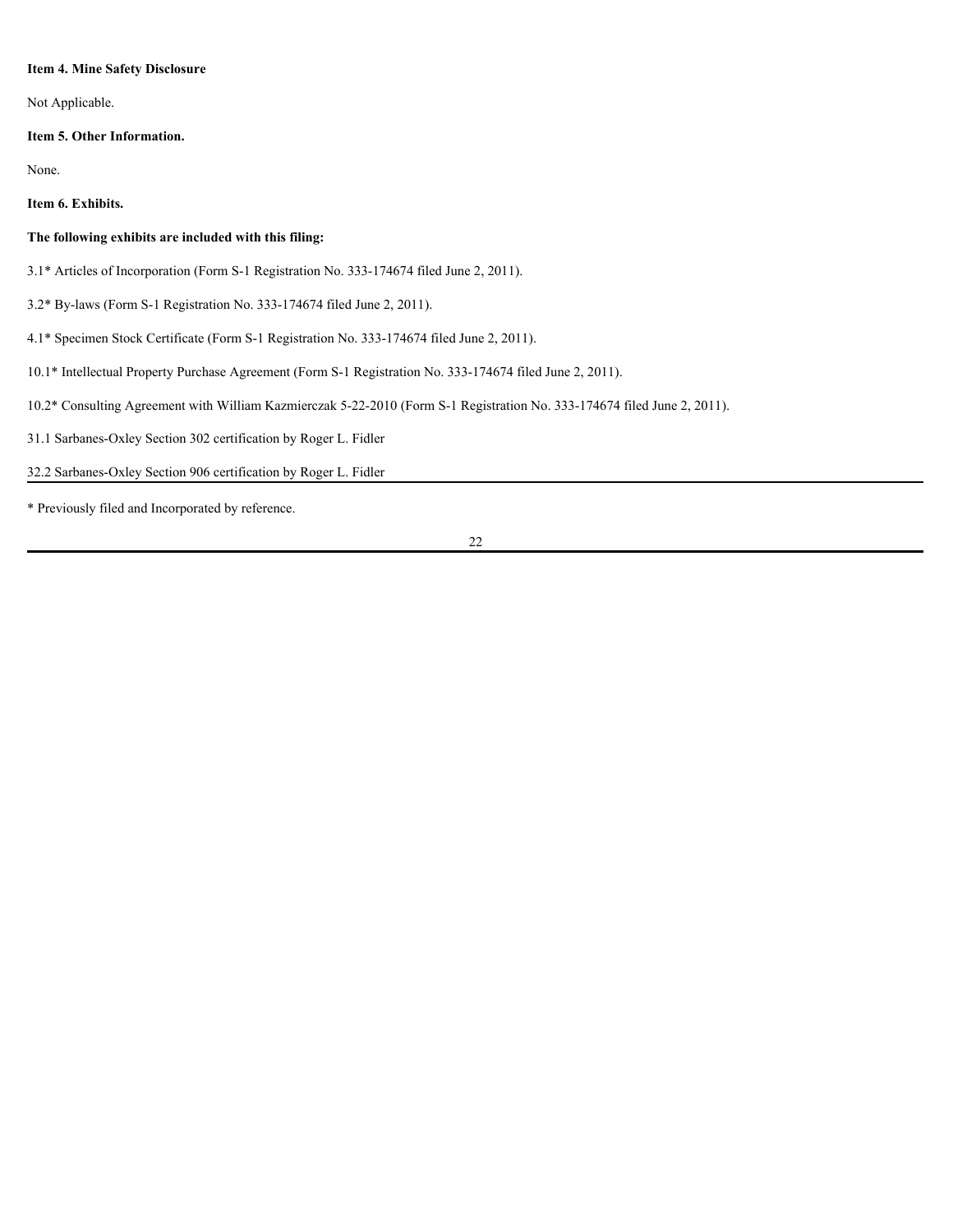# **SIGNATURES**

<span id="page-23-0"></span>Pursuant to the requirements of Section 13(a) or 15(d) of the Securities Exchange Act of 1934, the Registrant has duly caused this report to be signed on behalf by the undersigned; duly authorized.

# Date: May 19, 2016 **The Virtual Learning Company, Inc.**

By: */s/ Roger L. Fidler*

Roger L. Fidler Chief Executive Officer and Chief Financial Officer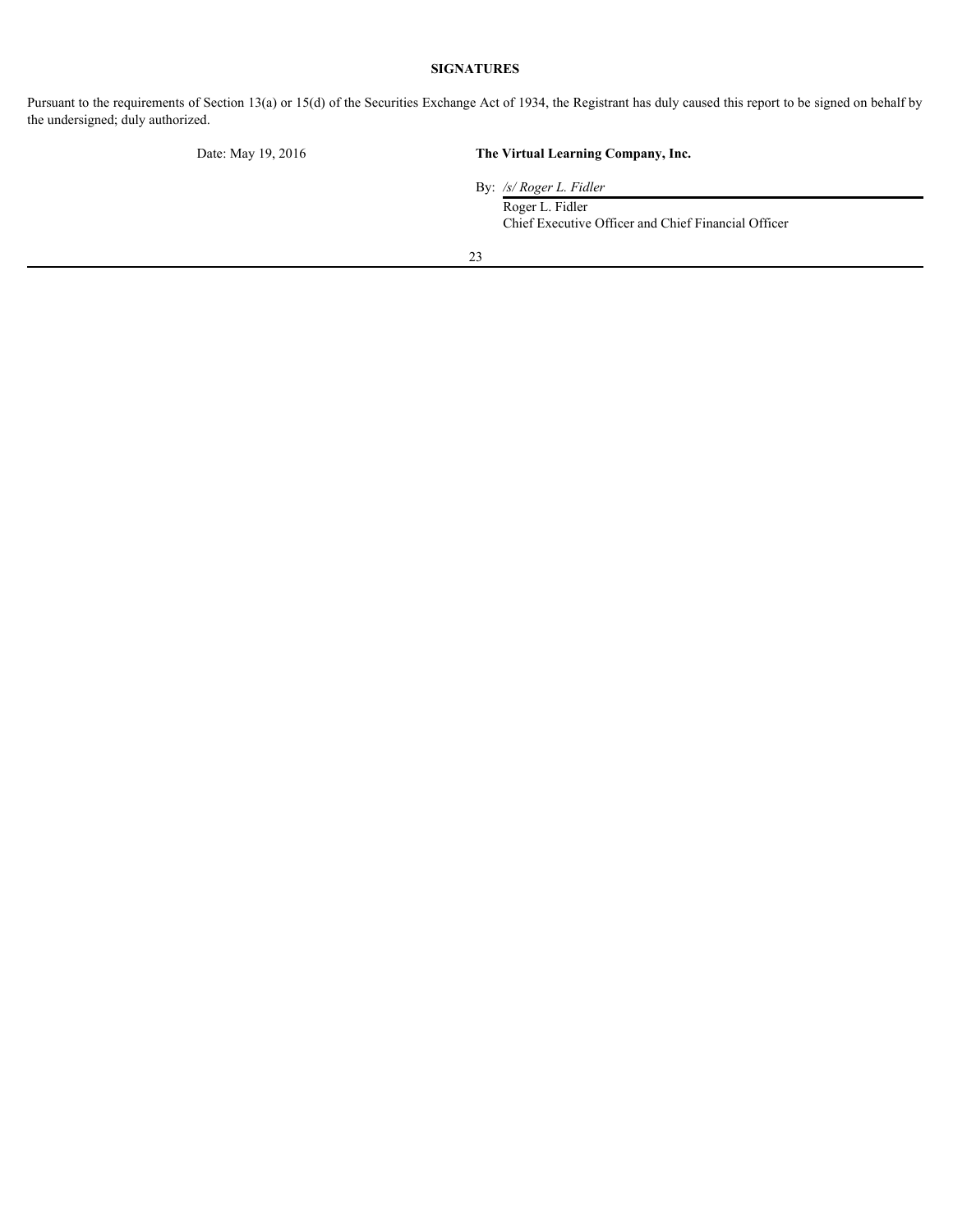# **CERTIFICATION OF THE PRINCIPAL EXECUTIVE OFFICER PURSUANT TO SECTION 302 OF THE SARBANES-OXLEY ACT OF 2002**

### I, Roger L. Fidler, certify that:

- (1) I have reviewed this quarterly report on Form 10-Q of The Virtual Learning Company, Inc..;
- statements made, in light of the circumstances under which such statements were made, not misleading with respect to the period covered by this report;
- financial condition, results of operations and cash flows of the registrant as of, and for, the periods presented in this report;
- **ERTIFICATION OF THE PRINCIPAL EXECUTIVE OFFICER PURSUANT TO**<br> **SECTION 302 OF THE SARBANES-OXLEY ACT OF 2002**<br>
(1) I have reviewed this quarterly report on Form 10-Q of The Virtual Learning Company, Inc..;<br>
(2) Based on m **CERTIFICATION OF THE PRINCIPAL EXECUTIVE OFFICER PURSUANT TO**<br> **SECTION 302 OF THE SARBANES-OXLEY ACT OF 2002**<br>
(1) I have reviewed this quarterly report on Form 10-Q of The Virtual Learning Company, Inc..;<br>
(2) Based on **CERTIFICATION OF THE PRINCIPAL EXECUTIVE OFFICER PURSUANT TO**<br> **SECTION 302 OF THE SARBANES-OXLEY ACT OF 2002**<br>
(1) Thave reviewed this quarterly report on Form 10-Q of The Virtual Learning Company, Inc..;<br>
(2) Based on Exchange Act Rules 13a-15(e) and 15d-15(e)) and internal control over financial reporting (as defined in Exchange Act Rules 13a-15(f) and 15d-15(f)) for the registrant and have:
	- a) Designed such disclosure controls and procedures, or caused such disclosure controls and procedures to be designed under our supervision, to ensure **CERTIFICATION OF THE PRINCIPAL EXECUTIVE OFFICER PURSUANT TO**<br>det, certify that:<br>reviewed this quarterly report on Form 10-Q of The Virual Learning Company, Inc..;<br>reviewed this quarterly report on Form 10-Q of The Virua particularly during the period in which this report is being prepared;
	- b) Designed such internal control over financial reporting, or caused such internal control over financial reporting to be designed under our supervision, to provide reasonable assurance regarding the reliability of financial reporting and the preparation of financial statements for external purposes in accordance with generally accepted accounting principles;
	- c) Evaluated the effectiveness of the registrant's disclosure controls and procedures and presented in this report our conclusions about the effectiveness of the disclosure controls and procedures, as of the end of the period covered by this report based on such evaluation; and
	- d) Disclosed in this report any change in the registrant's internal control over financial reporting that occurred during the registrant's most recent fiscal quarter (the registrant's fourth fiscal quarter in the case of the annual report) that has materially affected, or is reasonably likely to materially affect, the registrant's internal control over financial reporting.
- (5) The registrant's other certifying officer(s) and I have disclosed, based on our most recent evaluation of internal control over financial reporting, to the registrant's auditors and the audit committee of the registrant's board of directors (or persons performing the equivalent functions):
	- a) All significant deficiencies and material weaknesses in the design or operation of internal control over financial reporting which are reasonably likely to adversely affect the registrant's ability to record, process, summarize and report financial information; and
	- b) Any fraud, whether or not material, that involves management or other employees who have a significant role in the registrant's internal control over financial reporting.

Date: May 19, 2016

*/s/ Roger L. Fidler*

Roger L. Fidler President and Chief Executive Officer (Principal Executive Officer)